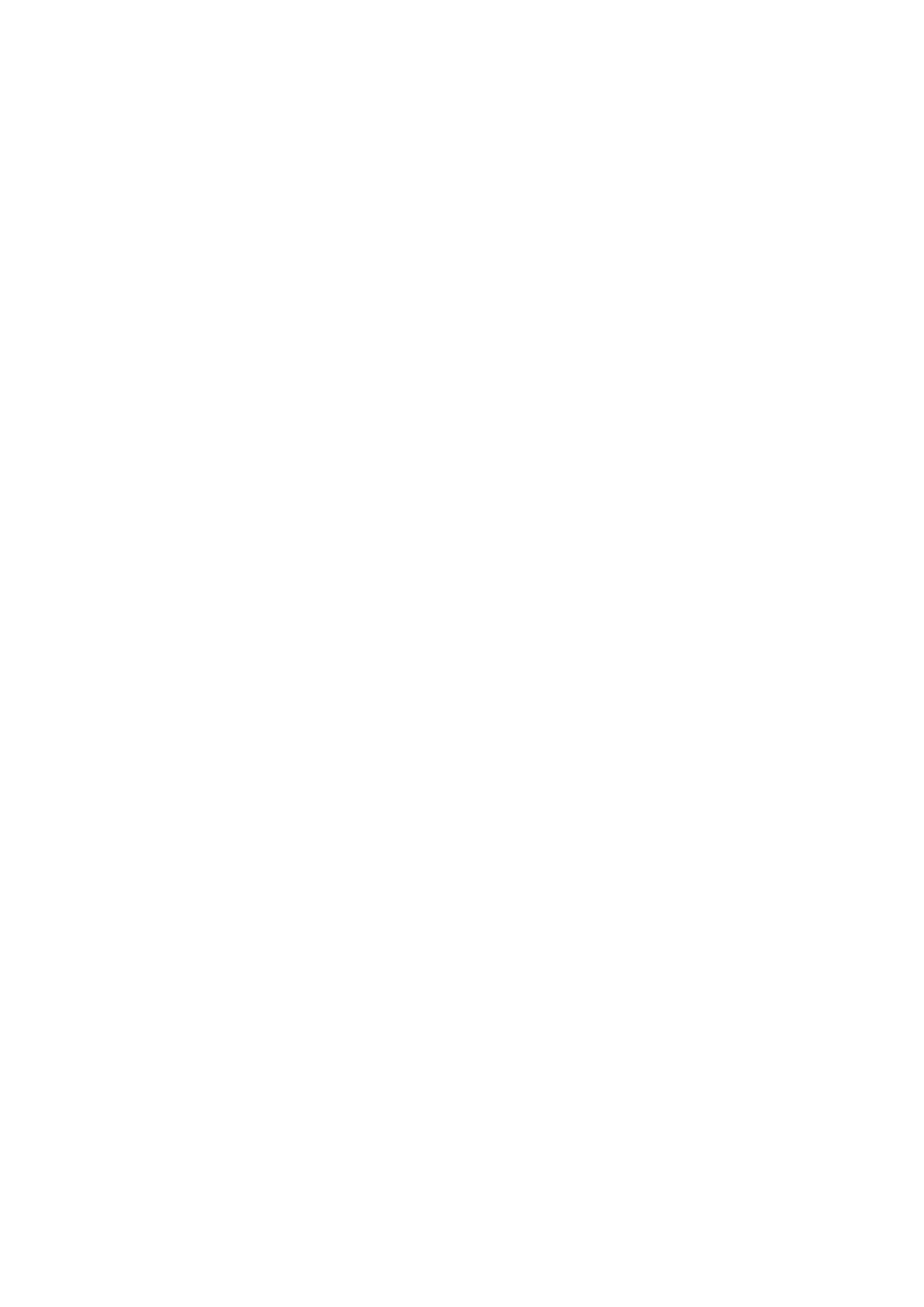

# *CONTENTS*

|    | 5.1 |                                                                                                                |  |  |  |  |  |  |
|----|-----|----------------------------------------------------------------------------------------------------------------|--|--|--|--|--|--|
|    | 5.2 | Recovery Experiments for Method Validation [11] [11] Recovery Experiments for Method Validation [20] [20] [20] |  |  |  |  |  |  |
|    | 5.3 |                                                                                                                |  |  |  |  |  |  |
|    | 5.4 |                                                                                                                |  |  |  |  |  |  |
|    | 5.5 | Instrumentation and analytical conditions for the LC-MS/MS system  3                                           |  |  |  |  |  |  |
|    | 5.6 | Instrumentation and analytical conditions for the GC-MS/MS system 4                                            |  |  |  |  |  |  |
|    |     |                                                                                                                |  |  |  |  |  |  |
|    | 6.1 |                                                                                                                |  |  |  |  |  |  |
|    | 6.2 |                                                                                                                |  |  |  |  |  |  |
|    | 6.3 |                                                                                                                |  |  |  |  |  |  |
| 7. |     |                                                                                                                |  |  |  |  |  |  |
| 8. |     |                                                                                                                |  |  |  |  |  |  |
|    |     |                                                                                                                |  |  |  |  |  |  |

| <b>Appendix I - Mass Transitions</b>    |  |  |
|-----------------------------------------|--|--|
| <b>Appendix II - Validation Results</b> |  |  |

**UNIVERSITY OF ALMERIA**  CITE I Dpto. Hidrogeología y Química Analítica Ctra. Sacramento s/n. La Cañada de San Urbano 04120 ALMERÍA, SPAIN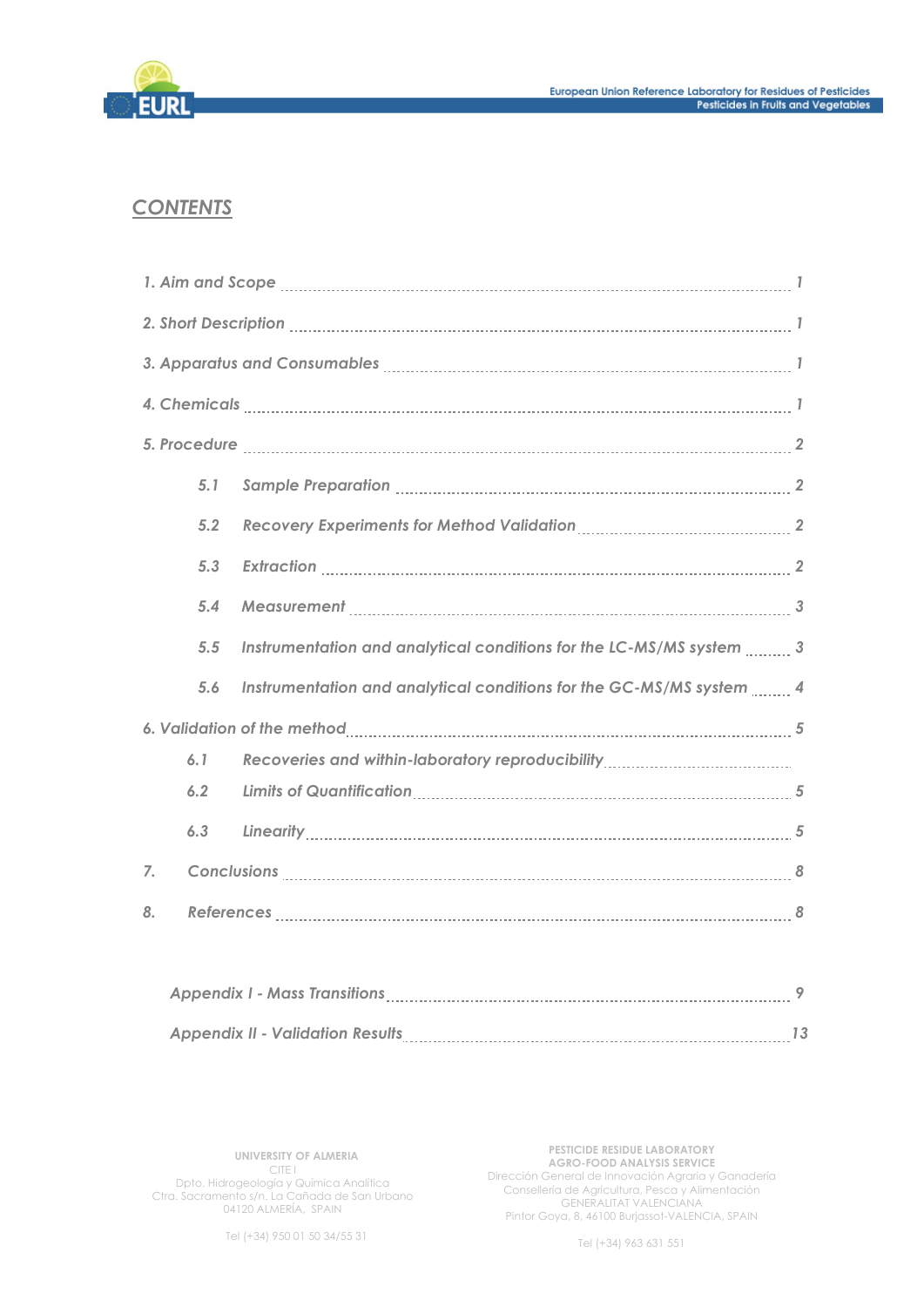

#### **1. Aim and Scope**

This report describes a validation data of 127 pesticides using a multiresidue method by LC-MS/MS and GC-MS/MS in olive oil.

#### **2. Short Description**

The homogeneous sample is diluted with n-hexane and extracted with acetonitrile. The purification is carried out using a SPE cartridge with C18 (500 mg) as sorbent. The extract obtained is analysed by GC-MS/MS and LC-MS/MS.

# **3. Apparatus and Consumables**

- Automatic pipettes, suitable for handling volumes of  $10 \mu L$  to 500  $\mu L$  and 1 mL to 3 mL.
- 50 ml centrifuge tubes with screw caps (e.g. Sharlab S. L, Spain, article-no 027 409926).
- Centrifuge, suitable for the centrifuge tubes employed in the procedure and capable of achieving at least 1000 rpm.
- C18 SPE cartridges (e.g. Scharlau Extrabond C18 500 mg 6mL).
- Syringes, e.g. 2 mL disposable syringes.
- $\blacksquare$  Syringe filters, 0.45  $\mu$ m pore size.
- Injection vials, 2 ml, suitable for LC and GC auto-sampler.
- **Inserts of 300 µL suitable for injection vials (e.g. Waters insert 300 µL 6X29 mm with** preinstalled plastic spring).
- **Test tubes.**
- **Volumetric flasks.**
- **Concentration Workstation, e.g. TurboVap LV, Zymark.**

#### **4. Chemicals**

- n-Hexane 96% HPLC grade
- **Acetonitrile HPLC grade**
- **Methanol HPLC grade**
- **Cyclohexane GC grade**
- **Ultrapure water**
- **Pesticides Standards, e.g. Dr. Ehrenstorfer, Sigma Aldrich.**

**UNIVERSITY OF ALMERIA**  CITE I Dpto. Hidrogeología y Química Analítica Ctra. Sacramento s/n. La Cañada de San Urbano 04120 ALMERÍA, SPAIN

Page 1 **PESTICIDE RESIDUE LABORATORY AGRO-FOOD ANALYSIS SERVICE**  Dirección General de Innovación Agraria y Ganadería Consellería de Agricultura, Pesca y Alimentación GENERALITAT VALENCIANA Pintor Goya, 8, 46100 Burjassot-VALENCIA, SPAIN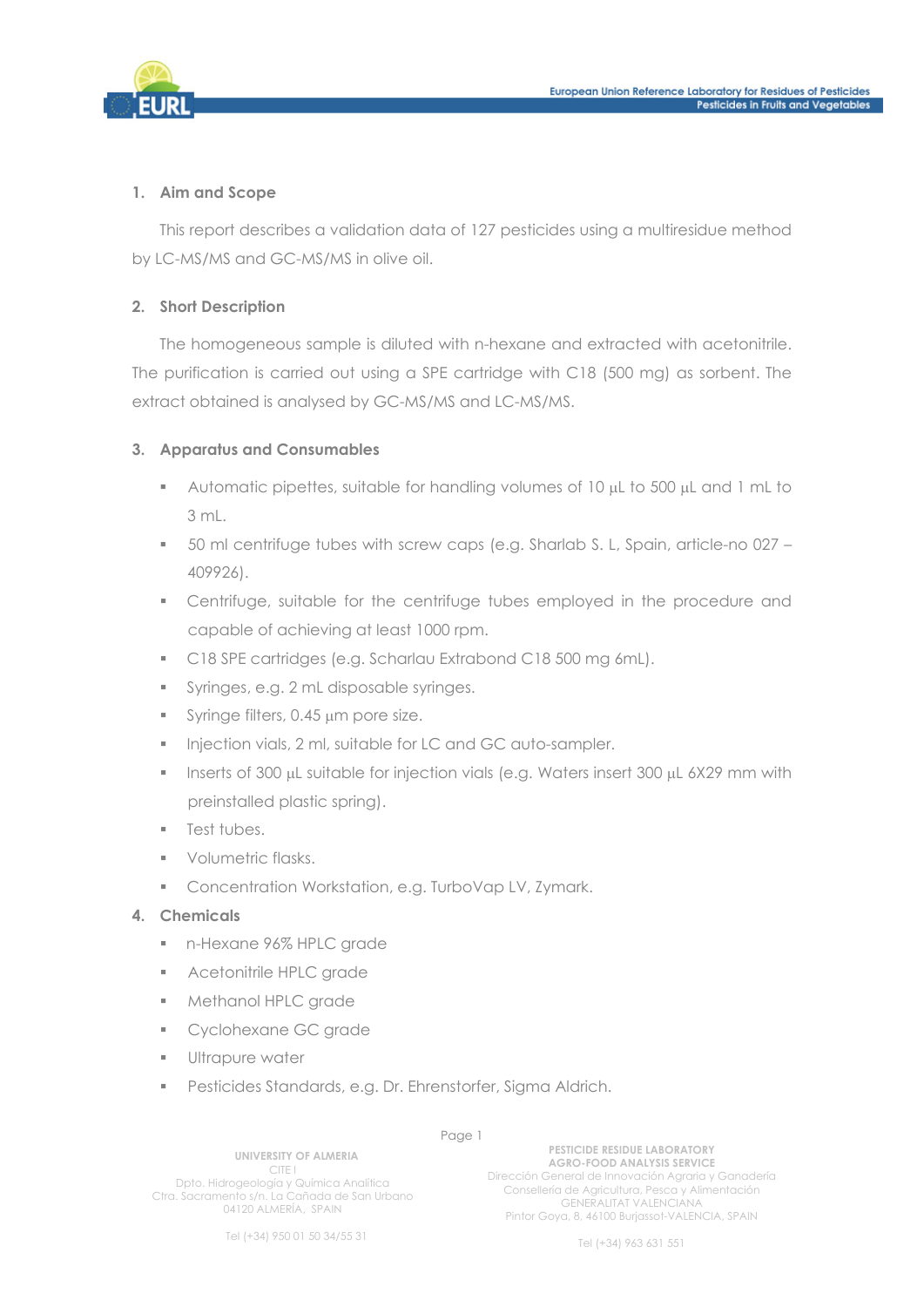

#### **5. Procedure**

#### **5.1 Sample preparation**

Samples were prepared according to the procedure described in the document *"Method Validation and Quality Control Procedures for Pesticide Residues Analysis in Food and Feed" (Document N° SANCO/12495/2011).* The samples were homogenised by shaking and were stored at room temperature before analysis. As olive oil is a processed sample it should be analysed within the stated shelf life.

#### **5.2 Recovery Experiments for Method Validation**

 The olive oil employed did not contain any of the pesticides analysed. Olive oil obtained from organically grown olives is recommended for the analysis.

The validation method was performed at two fortification levels (0.50 mg/Kg and 0.05 mg/Kg). Five spiked samples were analyzed at each level.

Working standard solutions containing all the pesticides used for the validation method were prepared in two different solvents, acetonitrile for LC-MS/MS and cyclohexane for GC-MS/MS.

#### **5.3 Extraction**

- 1. Weigh  $1.5$  g  $\pm$  0.1 g sample in 50 mL centrifuge tube.
- 2. Add 1.5 mL of n-hexane. Shake the tube for 20 seconds.
- 3. Add 6 mL of acetonitrile.
- 4. Shake vigorously for 10 minutes.
- 5. Centrifuge for 2 min at 1000 rpm .
- 6. Condition a C18 SPE cartridge with 5 mL acetonitrile (ACN)
- 7. Introduce 3 mL of the extract from the upper phase (ACN) into the C18 SPE cartridge.
- 8. Elute with 3 mL of ACN.
- 9. Collect the eluate and repeat the elution with 3 mL of ACN.
- 10. Take 1 mL of the eluate and evaporate to dryness.

**UNIVERSITY OF ALMERIA**  CITE I Dpto. Hidrogeología y Química Analítica Ctra. Sacramento s/n. La Cañada de San Urbano 04120 ALMERÍA, SPAIN

Page 2 **PESTICIDE RESIDUE LABORATORY AGRO-FOOD ANALYSIS SERVICE**  Dirección General de Innovación Agraria y Ganadería Consellería de Agricultura, Pesca y Alimentación GENERALITAT VALENCIANA Pintor Goya, 8, 46100 Burjassot-VALENCIA, SPAIN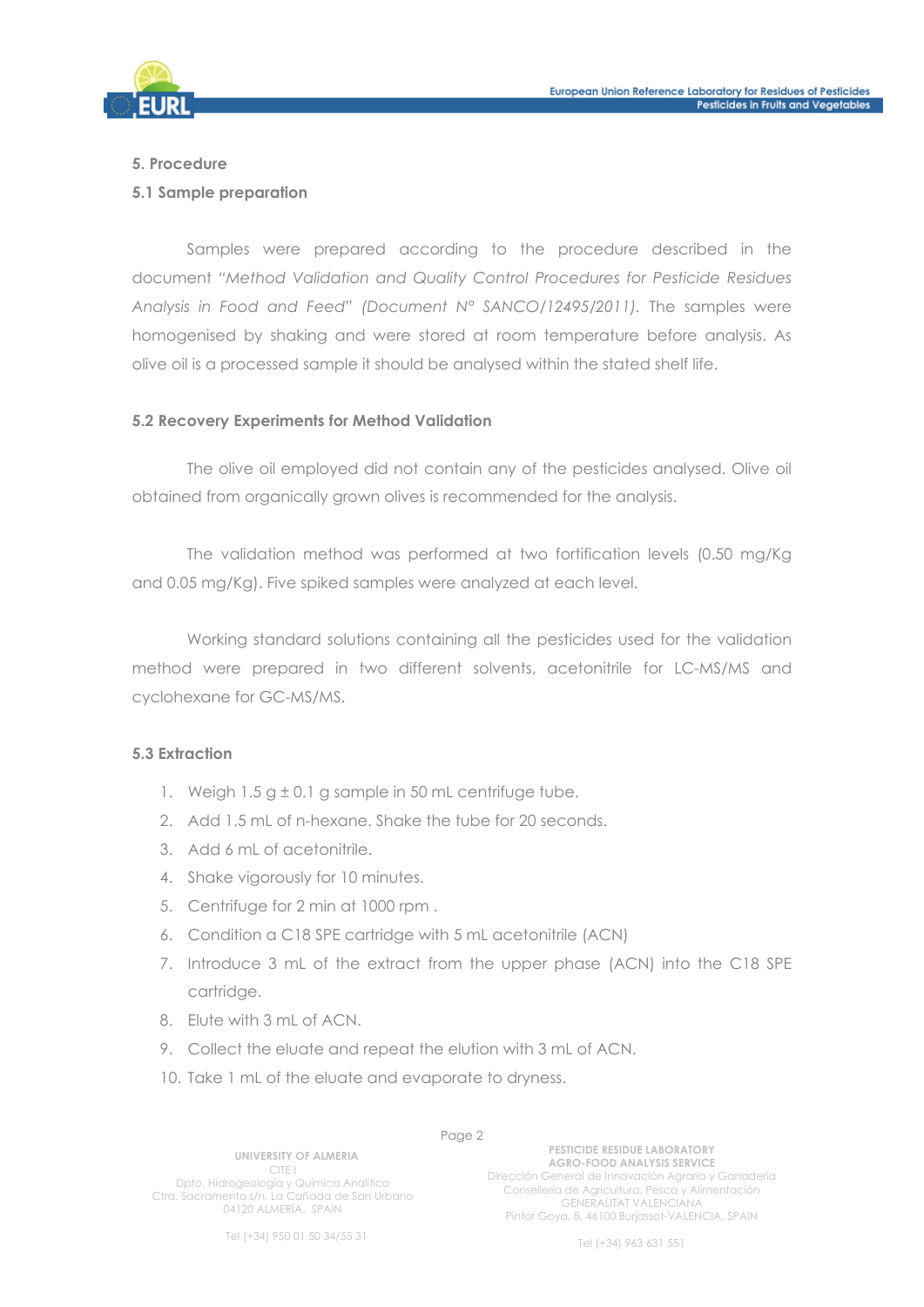

- 11. Reconstitute with 1 mL of ACN: H2O 1:9 (v:v). Sake the sample in the vortex and filter with a 0.45 µm syringe filter into an injection vial suitable for HPLC-MS/MS. This extract contains 0.083 g of sample per mL.
- 12. Transfer 1.5 mL eluate into a test tube. Evaporate to dryness
- 13. Add 0.5 mL cyclohexane
- 14. Sake the sample in the vortex.

15. Filter into an injection vial suitable for GC-MS/MS. This extract contains 0.249 g of sample per mL.

#### **5.4 Measurement**

Both LC and GC systems were operated in multiple reaction monitoring mode (SRM). SRM experiments were carried out to obtain the maximum sensitivity for the detection of the target molecules. For confirmation of the studied compounds, two SRM transitions and a correct ratio between the abundances of the two optimised SRM transitions (SRM2/SRM1) were used, along with retention time matching.

The mass transitions used are presented in Appendix I.

#### **5.5 Instrumentation and analytical conditions for the LC- MS/MS system**

LC-MS/MS System 3200 Q TRAP, Applied Biosystems:

- Column: Atlantis T3 3 μm 2.1x200 mm
- Column temperature: 40 ºC
- Mobile phase A: 2 mM ammonium formate in water, 0.1% formic acid.
- Mobile phase B: methanol
- Injection volume: 5 μL
- Autosampler temperature: 10 ºC

**UNIVERSITY OF ALMERIA**  CITE I Dpto. Hidrogeología y Química Analítica Ctra. Sacramento s/n. La Cañada de San Urbano

04120 ALMERÍA, SPAIN

Page 3

**PESTICIDE RESIDUE LABORATORY AGRO-FOOD ANALYSIS SERVICE**  Dirección General de Innovación Agraria y Ganadería Consellería de Agricultura, Pesca y Alimentación GENERALITAT VALENCIANA Pintor Goya, 8, 46100 Burjassot-VALENCIA, SPAIN

Tel (+34) 950 01 50 34/55 31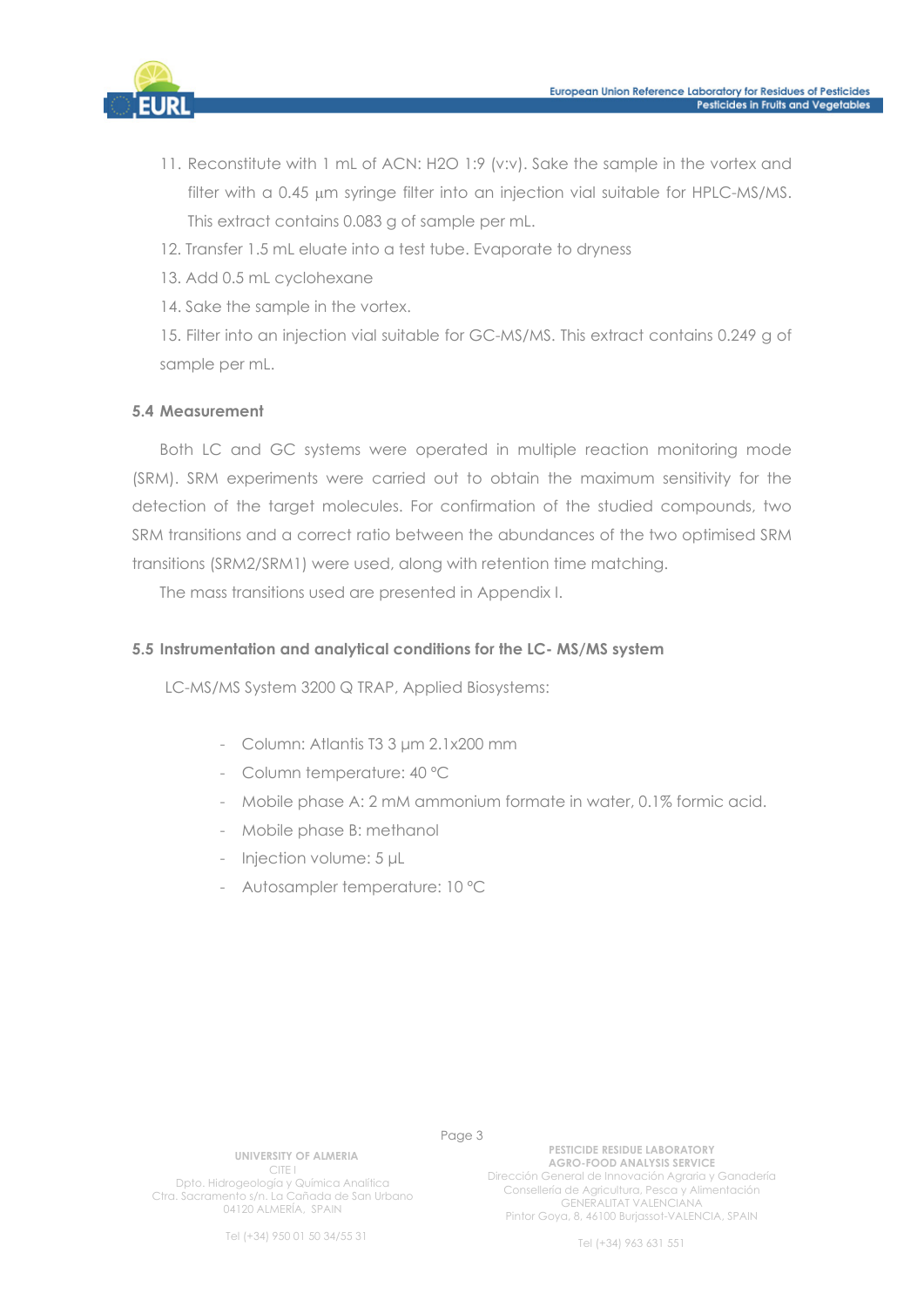

| Time (min) | A $(%)$ | B(%) | Flow $(\mu L/min)$ |
|------------|---------|------|--------------------|
|            |         |      | 300                |
|            |         |      | 300                |
|            |         |      | 300                |
|            |         |      |                    |
| 13.0       |         |      | RUC                |
|            |         |      |                    |

## **FLOW RATE AND ELUTION GRADIENT**

#### **5.6 Instrumentation and analytical conditions for the GC-MS/MS system**

- GC: Agilent 7890 Series
- Autosampler: Agilent 7683 Injector and sample tray
- Inlet: Splitless
- Carrier aas: Helium
- Inlet pressure: 22.73 psi
- Inlet temperature: 250ºC
- Injection volume: 1 μL
- Oven temperature program:

|                | Rate (°C/min) | <b>Value</b> | <b>Hold Time</b><br>(min) | <b>Run Time (min)</b> |
|----------------|---------------|--------------|---------------------------|-----------------------|
| <b>Initial</b> |               | 70           |                           |                       |
| Ramp 1         | 25            | -50          |                           | 5.2                   |
| Ramp 2         |               | 200          |                           | 21.867                |
| <b>Ramp 3</b>  |               | 280          |                           | -867                  |

- Analytical column: Agilent J&W HP-5ms 30 m x 250 μm x 0.25 μm
- Retention time locking: Chlorpyrifos methyl locked to 16.596 min
- Spectrometer: Agilent 7000B Series
- Source temperature: 280 ºC
- Quadrupole temperature:  $Q1$  and  $Q'' = 150$  °C
- Gas flows: Nitrogen at 1.5 mL/min, Helium at 25 ml/min

**UNIVERSITY OF ALMERIA** 

CITE I Dpto. Hidrogeología y Química Analítica Ctra. Sacramento s/n. La Cañada de San Urbano 04120 ALMERÍA, SPAIN

Page 4 **PESTICIDE RESIDUE LABORATORY AGRO-FOOD ANALYSIS SERVICE**  Dirección General de Innovación Agraria y Ganadería Consellería de Agricultura, Pesca y Alimentación GENERALITAT VALENCIANA Pintor Goya, 8, 46100 Burjassot-VALENCIA, SPAIN

Tel (+34) 950 01 50 34/55 31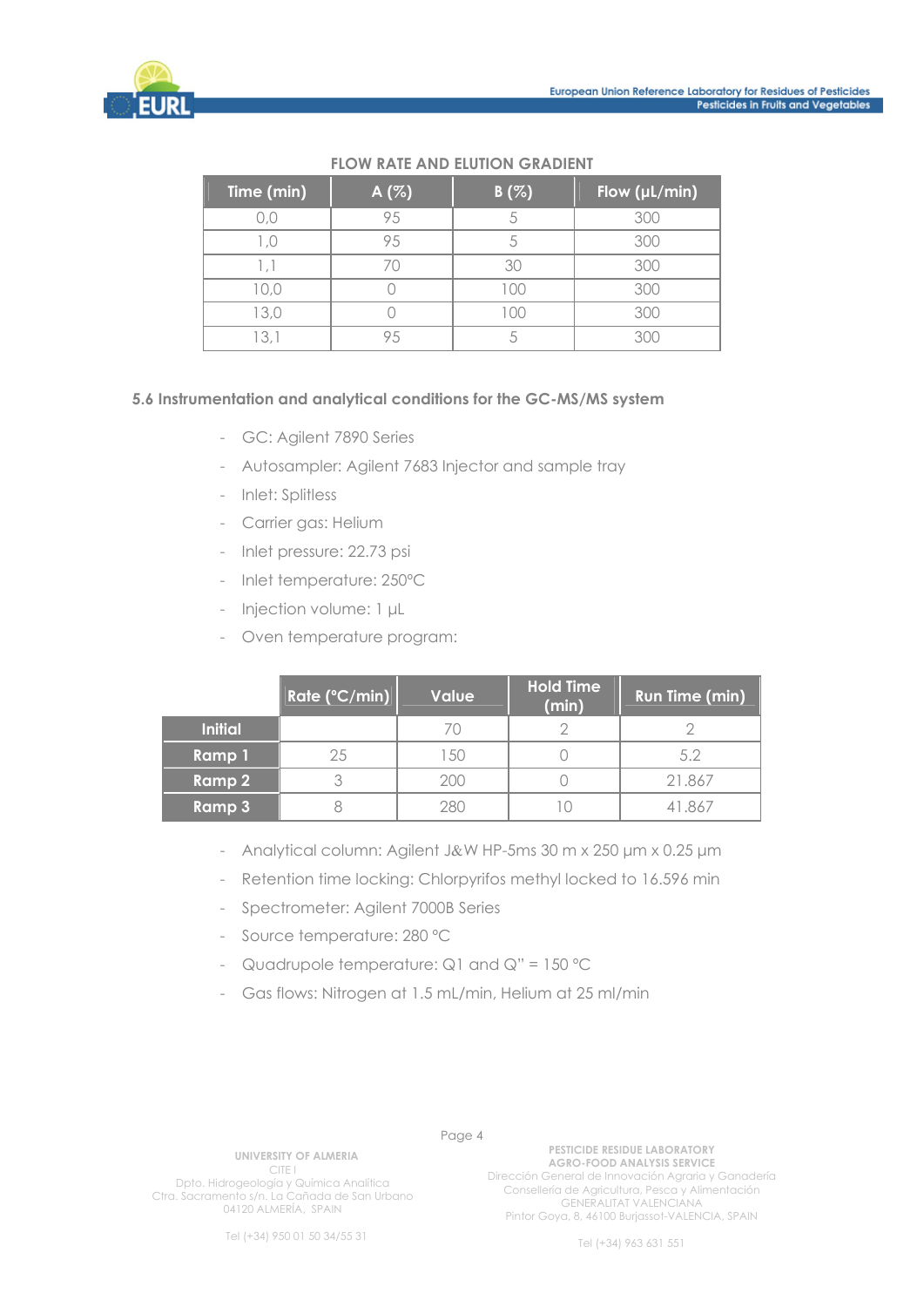

#### **6 Validation of the method**

#### **6.1 Recoveries and within-laboratory reproducibility**

The results corresponding to the mean recovery and within-laboratory reproducibility in terms of relative standard deviation (RSD) at both fortification levels are summarized in Appendix II.

Document N° SANCO/12495/2011 recommends mean recovery values within the range 70-120% and RSD<20%. The majority of the validation results fulfil the criteria for the acceptance mentioned above.

#### **6.2 Limits of Quantification**

 The limits of quantification (LOQ) of the pesticides analysed in olive oil are 0.050 mg/kg as maximum, taking into account the dilution factor applied during the extraction process.

#### **6.3 Linearity**

Linearity was evaluated in matrix, using matrix-matched calibration curves.

#### **A) Pesticides analysed by LC-QqQ-MS/MS**

A matrix-matched calibration curve was constructed for each pesticide at five calibration levels; 4, 10, 20, 50 and  $100 \mu q/L$ .

The criterion for the acceptance of the linearity ( $R^2 \ge 0.95$ ) was fulfilled for all analytes in the method. Figures 1 and 2 show some examples of calibration curves in olive oil.

Page 5

**UNIVERSITY OF ALMERIA**  CITE I Dpto. Hidrogeología y Química Analítica Ctra. Sacramento s/n. La Cañada de San Urbano 04120 ALMERÍA, SPAIN

Tel (+34) 950 01 50 34/55 31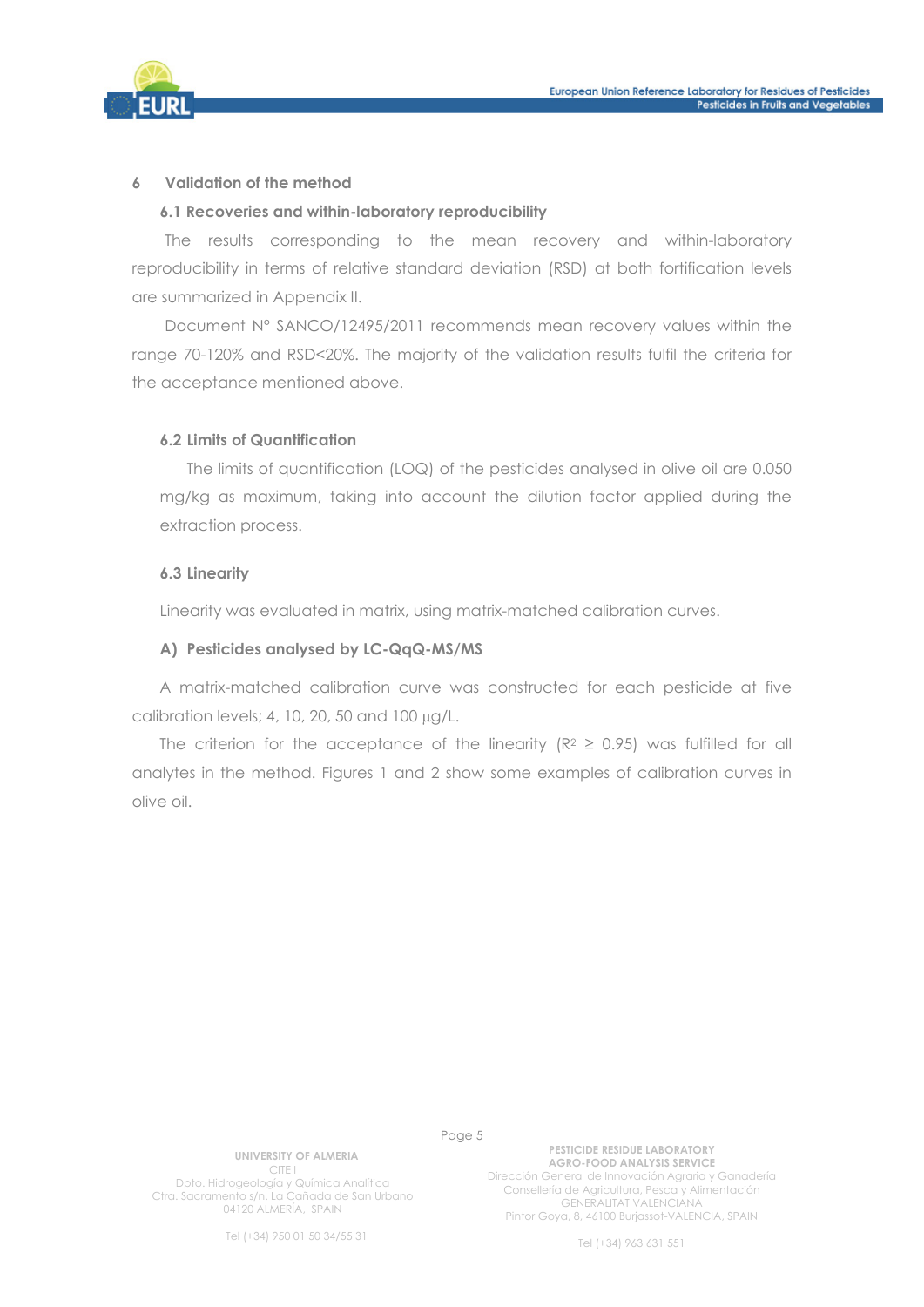





#### Figure 1: Calibration curve for dimethoate

#### Figure 2: Calibration curve for omethoate



#### **B) Pesticides analysed by GC-MS/MS**

A calibration curve was constructed for each pesticide at five calibration levels, 10, 20, 50, 100 and 200  $\mu$ g/L. The criterion for the acceptance of the linearity (R<sup>2</sup>  $\geq$  0.95) was fulfilled for all analytes in the method. Figures 3 and 4 show some examples of calibration curves in olive oil.

**UNIVERSITY OF ALMERIA**  CITE I Dpto. Hidrogeología y Química Analítica Ctra. Sacramento s/n. La Cañada de San Urbano 04120 ALMERÍA, SPAIN

Page 6

**PESTICIDE RESIDUE LABORATORY AGRO-FOOD ANALYSIS SERVICE**  Dirección General de Innovación Agraria y Ganadería Consellería de Agricultura, Pesca y Alimentación GENERALITAT VALENCIANA Pintor Goya, 8, 46100 Burjassot-VALENCIA, SPAIN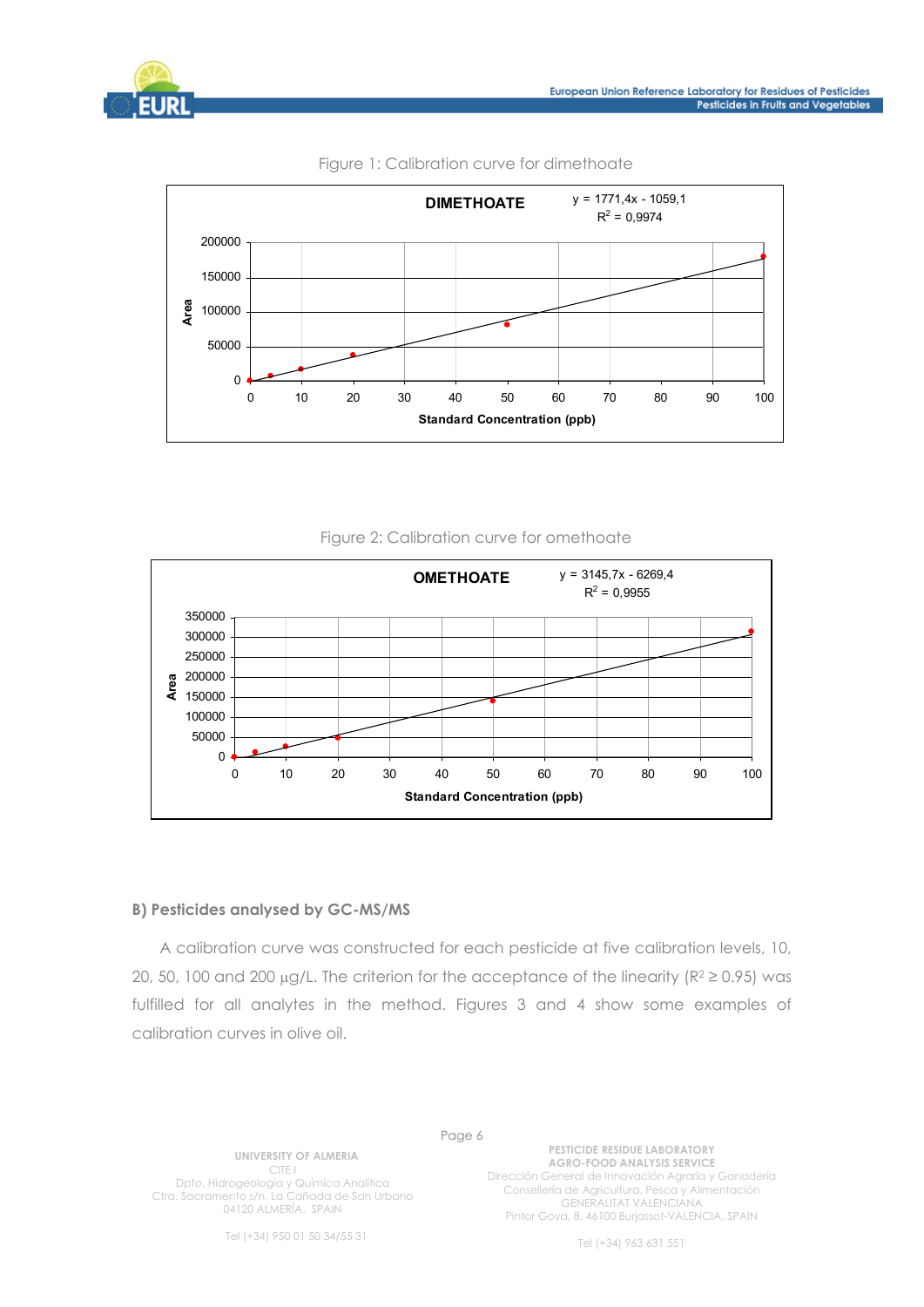



#### Figure 3: Calibration curve for benfluralin



#### Figure 4: Calibration curve for cypermethrin



Page 7

**UNIVERSITY OF ALMERIA**  CITE I

Dpto. Hidrogeología y Química Analítica Ctra. Sacramento s/n. La Cañada de San Urbano 04120 ALMERÍA, SPAIN

Tel (+34) 950 01 50 34/55 31

**PESTICIDE RESIDUE LABORATORY AGRO-FOOD ANALYSIS SERVICE**  Dirección General de Innovación Agraria y Ganadería Consellería de Agricultura, Pesca y Alimentación GENERALITAT VALENCIANA Pintor Goya, 8, 46100 Burjassot-VALENCIA, SPAIN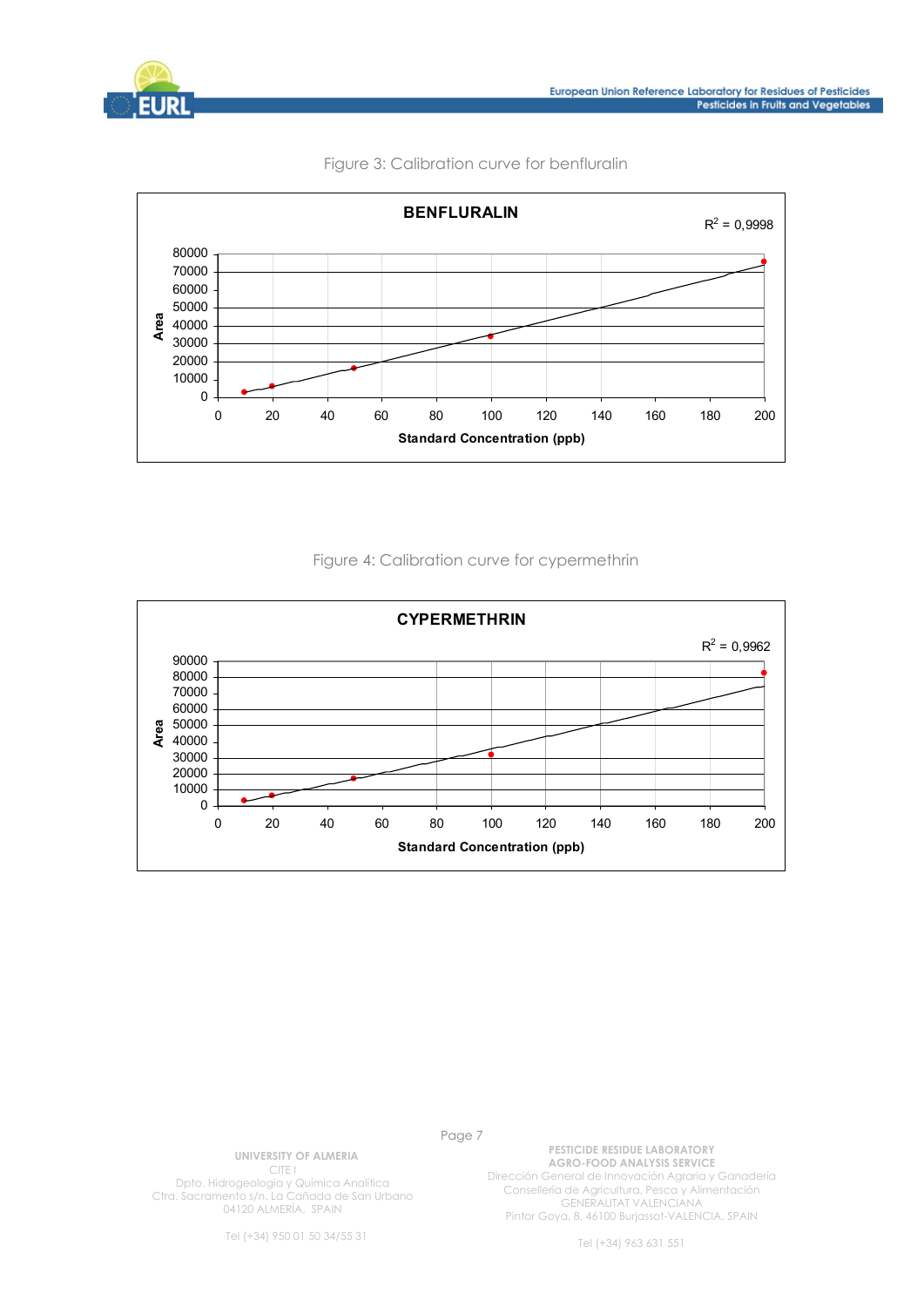

#### **7 Conclusions**

In spite of the fact that there are some recoveries and RSD values slightly lower or higher than the values recommended by the SANCO document of method validation, the results obtained are considered acceptable within the studied range, as in certain justified cases, typically with multi-residue methods, recoveries outside this range may be accepted, especially if they are consistent. Due to the high complexity of the matrix and considering the good repeatability of the method, we accepted those recoveries in the range 60–140%, which is the range proposed by the guideline for routine analysis working with multiresidue methods.

This report aims to provide information to laboratories that analyse pesticide residues in olive oil or are interested in it.

#### **8 References**

- Method Validation and Quality Control Procedures for Pesticide Residues Analysis in Food and Feed (Document N° SANCO/12495/2011)
- http://www.eurl-pesticides.eu

Page 8

**UNIVERSITY OF ALMERIA**  CITE I Dpto. Hidrogeología y Química Analítica Ctra. Sacramento s/n. La Cañada de San Urbano 04120 ALMERÍA, SPAIN

Tel (+34) 950 01 50 34/55 31

**PESTICIDE RESIDUE LABORATORY AGRO-FOOD ANALYSIS SERVICE**  Dirección General de Innovación Agraria y Ganadería Consellería de Agricultura, Pesca y Alimentación GENERALITAT VALENCIANA Pintor Goya, 8, 46100 Burjassot-VALENCIA, SPAIN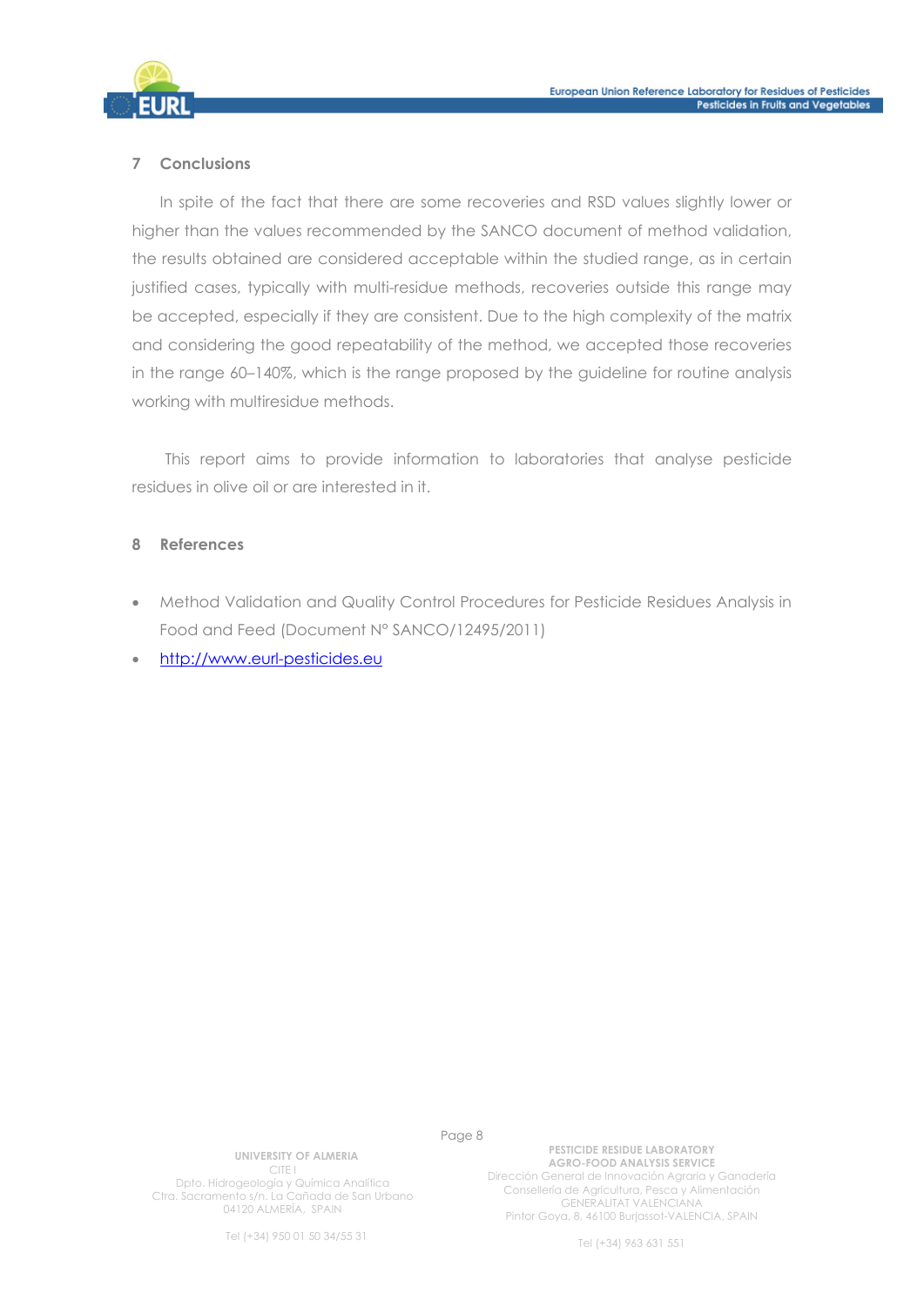

# **APPENDIX I: MASS TRANSITIONS**

#### **MASS TRANSITIONS FOR LC-MS/MS (3200 Q TRAP, Applied Biosystems)**

| <b>PESTICIDE</b>            | <b>R.T.</b><br>(min) | <b>TRANSITION</b>              | <b>PESTICIDE</b>          | <b>R.T.</b><br>(min) | <b>TRANSITION</b>              |
|-----------------------------|----------------------|--------------------------------|---------------------------|----------------------|--------------------------------|
| <b>ACETAMIPRID</b>          | 11.50                | 223.1 > 126.2<br>223.1 > 72.8  | <b>DIMETHENAMID</b>       | 16.10                | 276.2 > 244.2<br>276.2 > 168.2 |
| <b>ALDICARB</b>             | 12.70                | 208.2 > 116.2<br>208.2 > 89.1  | <b>DIMETHOATE</b>         | 11.50                | 230.1 > 199.1<br>230.1 > 125.1 |
| <b>ALDICARB SULFONE</b>     | 8.80                 | 240.1 > 223.3<br>240.1 > 86.1  | <b>DIMETHOMORPH</b>       | 16.00                | 388.2 > 301.1<br>388.2 > 165.2 |
| <b>ALDICARB SULFOXIDE</b>   | 8.40                 | 207.2 > 89.1<br>207.2 > 132.1  | <b>DIMOXYSTROBIN</b>      | 17.10                | 327.1 > 205.1<br>327.1 > 116.1 |
| <b>AZOXYSTROBIN</b>         | 15.70                | 404.1 > 372.3<br>404.1 > 344.2 | DINICONAZOLE              | 17.90                | 326.1 > 70.0<br>326.1 > 43.1   |
| CARBENDAZIM                 | 9.10                 | 192.1 > 160.2<br>192.1 > 105.2 | <b>DMST</b>               | 13.90                | 215.2 > 106.3<br>215.2 > 79.1  |
| CARBOFURAN                  | 13.80                | 222.0 > 165.1<br>222.0 > 123.0 | EPOXICONAZOLE             | 16.90                | 330.1 > 121.0<br>330.1 > 74.9  |
| CARBOFURAN 3-OH             | 11.30                | 238.0 > 163.2<br>238.0 > 181.0 | <b>ETACONAZOL</b>         | 16.80                | 328.1 > 159.0<br>328.1 > 55.2  |
| CARFENTRAZONE-ETHYL         | 17.20                | 412.0 > 365.9<br>412.0 > 345.9 | <b>FENAMIPHOS</b>         | 17.00                | 304.1 > 217.1<br>304.1 > 202.0 |
| <b>CHLORIDAZON</b>          | 11.60                | 222.1 > 104.0<br>222.1 > 77.1  | FENAMIPHOOS-<br>SULPHONE  | 13.90                | 336.1 > 249.1<br>336.1 > 202.0 |
| CHLOROXURON                 | 14.70                | 291.0 > 72.0<br>291.0 > 46.0   | FENAMIPHOS-<br>SULPHOXIDE | 13.70                | 320.1 > 233.1<br>320.1 > 202.0 |
| <b>CLOTHIANIDIN</b>         | 11.00                | 250.0 > 169.1<br>250.0 > 132.0 | <b>FENOBUCARB</b>         | 15.80                | 208.1 > 95.1<br>204.1 > 152.2  |
| CLORTOLURON                 | 14.70                | 213.1 > 72.1<br>213.1 > 46.0   | FENPYROXIMATE             | 19.30                | 422.2 > 366.3<br>422.2 > 138.1 |
| CYMOXANIL                   | 12.10                | 199.1 > 128.2<br>199.1 > 111.2 | <b>FENURON</b>            | 11.20                | 165.0 > 72.1<br>165.0 > 120.0  |
| <b>DESMETHYL PIRIMICARB</b> | 10.00                | 225.1 > 72.0<br>225.1 > 168.0  | FLAZASULFURON             | 15.40                | 408.1 > 182.0<br>408.1 > 227.0 |
| <b>DICROTOPHOS</b>          | 1.30                 | 238.1 > 112.2<br>238.1 > 126.7 | <b>FLUFENACET</b>         | 16.70                | 364.0 > 152.2<br>364.0 > 124.1 |
| DIFENOCONAZOLE              | 17.80                | 406.1 > 251.1<br>406.1 > 75.0  | <b>FLUOPICOLIDE</b>       | 16.90                | 383.1 > 173.0<br>383.1 > 109.0 |
| <b>DIMEFURON</b>            | 15.50                | 339.0 > 72.0<br>339.0 > 167.1  | <b>FLUOXASTROBIN</b>      | 16.50                | 459.1 > 427.2<br>459.1 > 188.1 |
| <b>DIMETHACHLOR</b>         | 15.40                | 256.1 > 224.2<br>256.1 > 148.2 | <b>FLUQUINCONAZOLE</b>    | 16.70                | 376.0 > 307.2<br>376.0 > 108.1 |

#### Page 9

**UNIVERSITY OF ALMERIA**  CITE I Dpto. Hidrogeología y Química Analítica

Ctra. Sacramento s/n. La Cañada de San Urbano 04120 ALMERÍA, SPAIN

**PESTICIDE RESIDUE LABORATORY AGRO-FOOD ANALYSIS SERVICE**  Dirección General de Innovación Agraria y Ganadería Consellería de Agricultura, Pesca y Alimentación GENERALITAT VALENCIANA Pintor Goya, 8, 46100 Burjassot-VALENCIA, SPAIN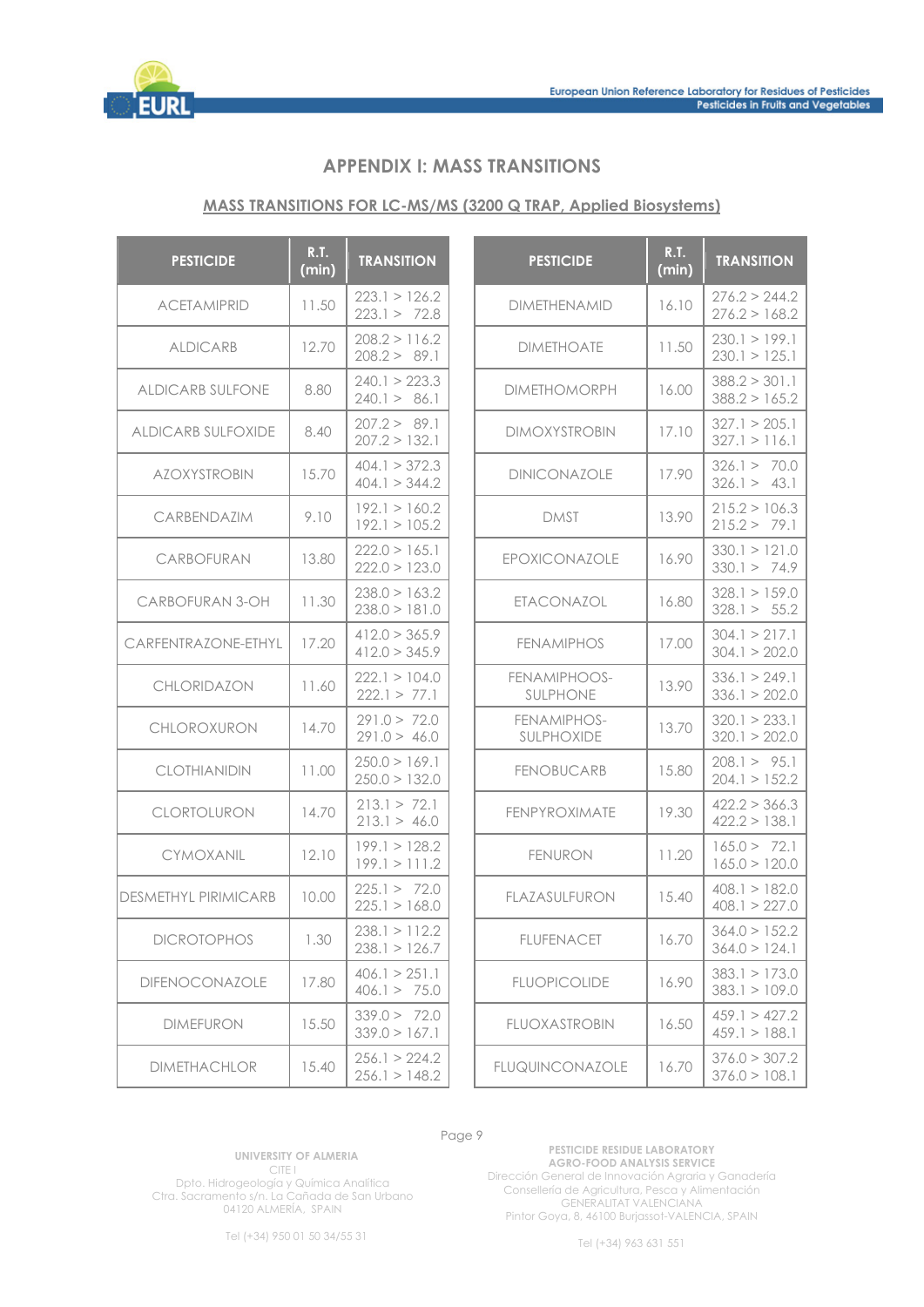

| <b>PESTICIDE</b>                | R.T.<br>(min) | <b>TRANSITION</b>              |
|---------------------------------|---------------|--------------------------------|
| <b>FLURTAMONE</b>               | 15.80         | 334.0 > 247.3<br>334.0 > 178.3 |
| <b>FLUTRIAFOL</b>               | 14.80         | 222.3 > 165.5<br>222.3 > 120.3 |
| <b>FORCHLORFENURON</b>          | 15.30         | 284.1 > 104.0<br>284.1 > 228.2 |
| <b>HEXYTHIAZOX</b>              | 18.90         | 353.0 > 168.0<br>353.0 > 228.0 |
| <b>IMIDACLOPRID</b>             | 10.80         | 255.9 > 208.9<br>255.9 > 175.0 |
| <b>IPROVALICARB</b>             | 16.60         | 321.0 > 119.0<br>321.0 > 90.9  |
| <b>LINURON</b>                  | 16.00         | 248.9 > 159.9<br>248.9 > 132.9 |
| MALAOXON                        | 13.80         | 315.0 > 99.0<br>315.0 > 127.1  |
| MFTAMITRON                      | 11.30         | 203.1 > 175.0<br>203.1 > 104.1 |
| <b>METCONAZOLE</b>              | 17.60         | 320.1 > 70.1<br>320.1 > 125.2  |
| <b>METHIOCARB</b>               | 16.00         | 225.9 > 169.0<br>225.9 > 121.1 |
| METHIOCARB SULPHONE             | 11.70         | 258.0 > 122.0<br>258.0 > 201.0 |
| <b>METHIOCARB</b><br>SULPHOXIDE | 11.00         | 241.9 > 185.0<br>241.9 > 122.0 |
| METHOMYL                        | 9.40          | 163.0 > 88.0<br>163.0 > 106.0  |
| <b>METOSULAM</b>                | 13.80         | 417.9 > 175.0<br>417.9 > 140.1 |
| <b>MONOCROTOPHOS</b>            | 9.80          | 224.0 > 127.0<br>224.0 > 193.0 |
| <b>NEBURON</b>                  | 17.20         | 275.1 > 88.1<br>275.1 > 114.1  |
| OMETHOATE                       | 8.10          | 213.9 > 125.0<br>213.9 > 183.0 |
| OXAMYL                          | 9.00          | 237.0 > 72.1<br>237.0 > 90.0   |

| <b>PESTICIDE</b>       | R.T.<br>(min) | <b>TRANSITION</b>              |
|------------------------|---------------|--------------------------------|
| <b>PACLOBUTRAZOLE</b>  | 16.20         | 294.1 > 70.0<br>294.1 > 125.0  |
| PARAOXON - METHYL      | 12.90         | 248.0 > 202.1<br>248.0 > 90.1  |
| PENCYCURON             | 17.80         | 329.0 > 125.0<br>329.0 > 89.0  |
| PETHOXAMID             | 16.80         | 296.2 > 91.0<br>296.2 > 131.2  |
| <b>PHOSMET</b>         | 15.60         | 318.0 > 160.2<br>318.0 > 77.0  |
| <b>PICOXISTROBIN</b>   | 16.90         | 367.9 > 145.0<br>367.9 > 145.0 |
| PYMETROZINE            | 7.80          | 218.1 > 105.2<br>218.1 > 78.0  |
| PYRACLOSTROBIN         | 17.50         | 387.9 > 194.0<br>387.9 > 163.0 |
| <b>TERBUTRYN</b>       | 16.10         | 242.1 > 186.1<br>242.1 > 68.1  |
| THIABENDAZOLE          | 9.90          | 201.9 > 175.0<br>201.9 > 131.0 |
| <b>THIACLOPRID</b>     | 12.10         | 252.9 > 126.0<br>252.9 > 73.0  |
| <b>THIAMETHOXAM</b>    | 9.80          | 291.8 > 211.0<br>291.8 > 181.0 |
| <b>TRIADIMEFON</b>     | 16.40         | 293.9 > 69.0<br>293.9 > 197.1  |
| <b>TRIADIMENOL</b>     | 16.50         | 295.9 > 70.0<br>295.9 > 227.2  |
| <b>TRIFLOXYSTROBIN</b> | 17.90         | 408.9 > 186.0<br>408.9 > 145.0 |
| <b>TRIFLUMIZOLE</b>    | 18.00         | 346.0 > 278.2<br>346.0 > 43.1  |
| <b>TRITICONAZOLE</b>   | 16.80         | 318.1 > 70.0<br>318.1 > 125.1  |
| <b>ZOXAMIDE</b>        | 17.60         | 336.0 > 187.0<br>336.0 > 159.0 |

**UNIVERSITY OF ALMERIA**  CITE I Dpto. Hidrogeología y Química Analítica

Ctra. Sacramento s/n. La Cañada de San Urbano 04120 ALMERÍA, SPAIN

Tel (+34) 950 01 50 34/55 31

**PESTICIDE RESIDUE LABORATORY AGRO-FOOD ANALYSIS SERVICE**  Dirección General de Innovación Agraria y Ganadería Consellería de Agricultura, Pesca y Alimentación GENERALITAT VALENCIANA Pintor Goya, 8, 46100 Burjassot-VALENCIA, SPAIN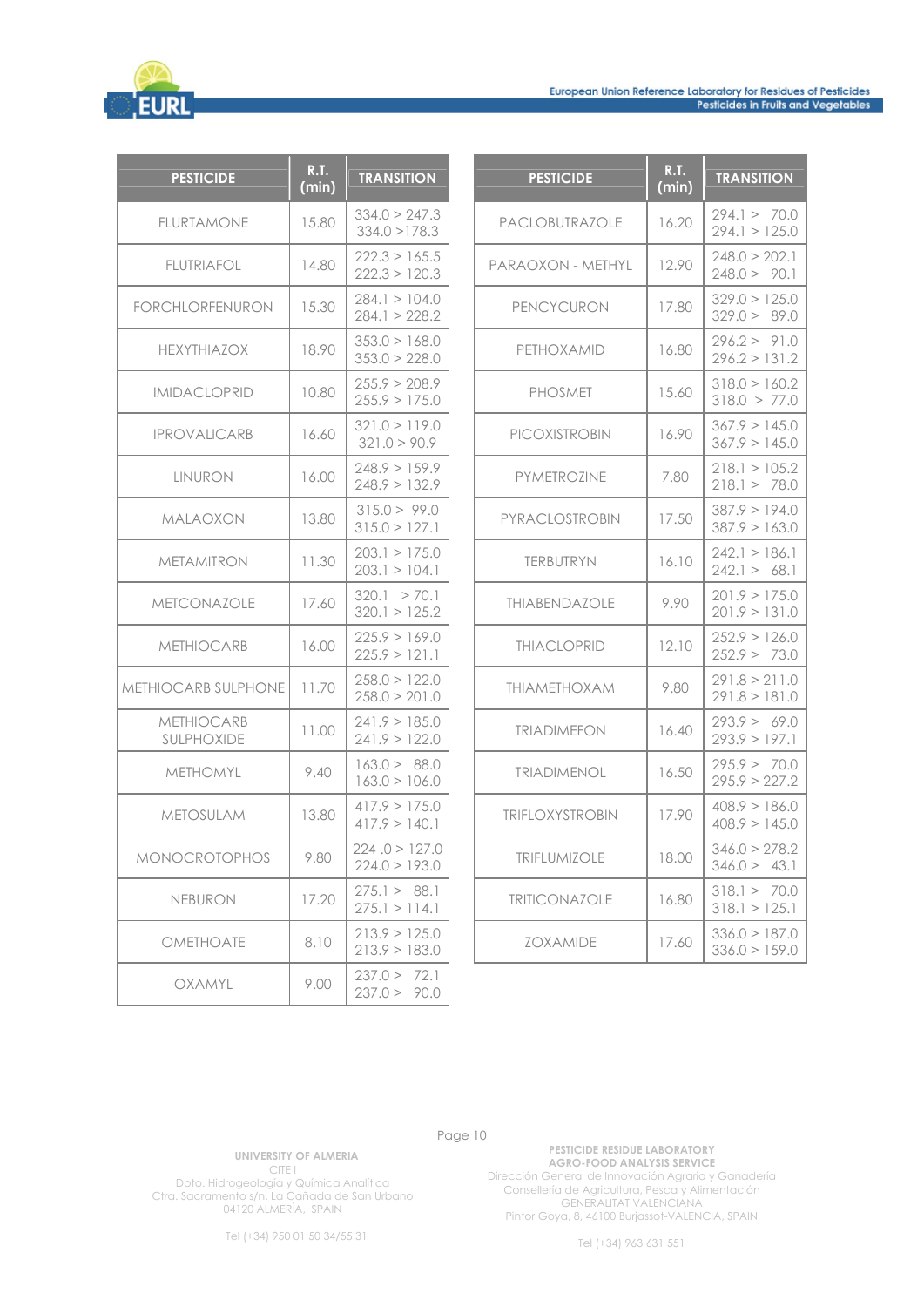

### **MASS TRANSITIONS FOR GC-MS/MS (Agilent 7000B Series)**

| <b>PESTICIDE</b>         | <b>R.T.</b><br>(min) | <b>TRANSITION</b>                   | <b>PESTICIDE</b>                    | <b>R.T.</b><br>(min) | <b>TRANSITION</b>                   |
|--------------------------|----------------------|-------------------------------------|-------------------------------------|----------------------|-------------------------------------|
| BENALAXYL                | 26.74                | 266 > 148<br>148 > 105              | <b>DICLORAN</b>                     | 12.56                | 206 > 176<br>206 > 124<br>176 > 148 |
| BENFLURALIN              | 11.72                | 292 > 264<br>292 > 160              | <b>DIFLUFENICAM</b>                 | 27.78                | 394 > 266<br>266 > 218              |
| <b>BIFENOX</b>           | 29.18                | 311 > 279<br>311 > 216              | <b>ENDOSULFAN</b><br>(ALPHA ISOMER) | 22.64                | 241 > 206<br>239 > 204              |
| BROMOPROPYLATE           | 28.62                | 341 > 185<br>183 > 155              | <b>ENDOSULFAN</b><br>(BETA ISOMER)  | 26.16                | 241 > 206<br>239 > 204              |
| <b>BUPIRIMATE</b>        | 24.81                | 273 > 193<br>273 > 108              | <b>ENDOSULFAN</b><br>SULPHATE       | 26.76                | 387 > 253<br>387 > 217              |
| <b>CHLORFENVINPHOS</b>   | $20.98 - 21.57$      | 323 > 267<br>267 > 159              | ESFENVALERATE                       | 34.69                | 125 > 89<br>125 > 99                |
| CHLORFENAPYR             | 25.22                | 247 > 227<br>247 > 197              | <b>ETHION</b>                       | 26.00                | 231 > 175<br>231 > 129              |
| <b>CHLORPYRIFOS</b>      | 19.23                | 197 > 169<br>197 > 107              | <b>ETHOPROPHOS</b>                  | 10.74                | 158 > 97<br>200 > 158               |
| CHLORPYRIFOS -<br>METHYL | 16.59                | 286 > 271<br>286 > 93               | <b>FENARIMOL</b>                    | 30.40                | 251 > 139<br>139 > 111              |
| CHLORTAL-DIMETHYL        | 19.43                | 299 > 221<br>291 > 109              | <b>FENITROTHION</b>                 | 18.07                | 277 > 125<br>277 > 109              |
| <b>CHLORTHIOPHOS</b>     | 26.12                | 268 > 205<br>325 > 269<br>269 > 205 | <b>FENPROPATHRIN</b>                | 28.99                | 265 > 210<br>181 > 152<br>181 > 127 |
| CHLOZOLINATE             | 21.38                | 188 > 147<br>331 > 259              | <b>FLUSILAZOLE</b>                  | 24.59                | 233 > 165<br>233 > 152              |
| <b>CYFLUTHRIN</b>        | $32.2 - 32.5$        | 206 > 151<br>163 > 127              | FLUVALINATE-TAU                     | $34.70 - 34.85$      | 250 > 200<br>250 > 55               |
| <b>CYPERMETHRIN</b>      | $32.69 - 33.02$      | 163 > 91<br>181 > 152               | FURALAXYL                           | 21.92                | 242 > 95<br>301 > 225               |
|                          |                      | 163 > 127<br>163 > 91               | <b>IPRODIONE</b>                    | 28.39                | 314 > 245<br>314 > 56               |
| DELTAMETHRIN             | 36.00                | 253 > 93<br>181 > 152               | <b>ISOCARBOPHOS</b>                 | 19.60                | 136 > 108<br>230 > 212              |
| <b>DIAZINON</b>          | 14.47                | 304 > 179<br>179 > 137              | <b>ISOFENPHOS-METHYL</b>            | 20.72                | 199 > 121<br>241 > 199              |

#### Page 11

**UNIVERSITY OF ALMERIA**  CITE I Dpto. Hidrogeología y Química Analítica Ctra. Sacramento s/n. La Cañada de San Urbano 04120 ALMERÍA, SPAIN

**PESTICIDE RESIDUE LABORATORY AGRO-FOOD ANALYSIS SERVICE**  Dirección General de Innovación Agraria y Ganadería Consellería de Agricultura, Pesca y Alimentación GENERALITAT VALENCIANA Pintor Goya, 8, 46100 Burjassot-VALENCIA, SPAIN

Tel (+34) 950 01 50 34/55 31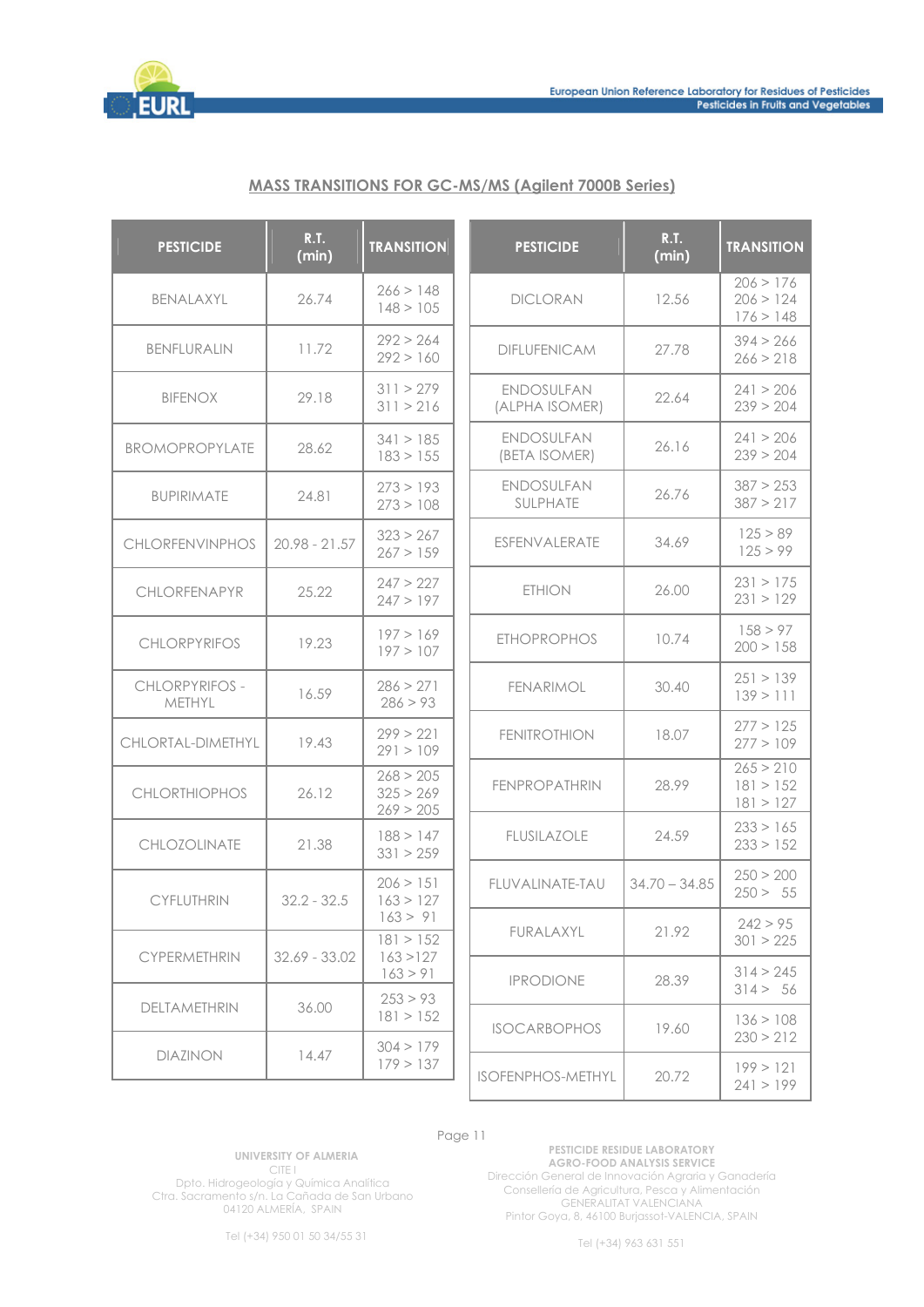

| <b>PESTICIDE</b>               | <b>R.T.</b><br>(min) | <b>TRANSITION</b>                   | <b>PESTICIDE</b>             | <b>R.T.</b><br>(min) | <b>TRANSITION</b>                   |
|--------------------------------|----------------------|-------------------------------------|------------------------------|----------------------|-------------------------------------|
| LAMBDA -<br><b>CYHALOTHRIN</b> | 30.37                | 181 > 152<br>163 > 127<br>163 > 91  | <b>PROCYMIDONE</b>           | 21.96                | 283 > 96<br>283 > 67                |
| LINDANE                        | 13.46                | 181 > 145<br>219 > 183<br>219 > 145 | <b>PROFENOFOS</b>            | 23.90                | 337 > 267<br>208 > 63               |
| <b>MALATHION</b>               | 18.80                | 173 > 117<br>173 > 99               | PROPICONAZOLE                | $26.94 - 27.15$      | 259 > 191<br>259 > 173<br>259 > 69  |
| <b>MEPANIPYRIM</b>             | 23.06                | 222 > 220<br>222 > 193              | PROPYZAMIDE                  | 13.95                | 173 > 145<br>173 > 109              |
| METALAXYL                      | 17.34                | 206 > 162<br>206 > 132              | PYRAZOPHOS                   | 30.71                | 221 > 193<br>232 > 204              |
| <b>METHIDATHION</b>            | 22.30                | 145 > 85<br>145 > 58                | PYRIDABEN                    | 31.53                | 147 > 132<br>147 > 117              |
| <b>MYCLOBUTANIL</b>            | 24.44                | 179 > 152<br>179 > 125              | <b>PYRIDAFENTHION</b>        | 28.51                | 340 > 199<br>340 > 97               |
| NUARIMOL                       | 27.44                | 235 > 139<br>314 > 139              | PYRIPROXYFEN                 | 29.86                | 136 > 96<br>136 > 78                |
| o-PHENYLPHENOL                 | 8.78                 | 170 > 141<br>170 > 115              | QUINALPHOS                   | 21.64                | 146 > 118<br>146 > 91               |
| OXYFLUORFEN                    | 24.73                | 252.1 > 252<br>252 > 196            | <b>TEBUCONAZOLE</b>          | 27.43                | 252 > 127<br>250 > 125              |
| <b>PARATHION</b>               | 19.27                | 291 > 109<br>291 > 79               | TEFLUTHRIN, CIS-             | 15.08                | 197 > 141<br>177 > 127              |
| <b>PARATHION-</b><br>METHYL    | 16.59                | 263 > 109<br>263 > 81               | <b>TERBUFOS</b>              | 13.79                | 231 > 175<br>231 > 129              |
| PENDIMETHALIN                  | 20.99                | 252 > 162<br>252 > 161              | <b>TETRACONAZOLE</b>         | 18.86                | 336 > 218<br>336 > 204              |
| PHENTHOATE                     | 21.71                | 274 > 125<br>274 > 121              | <b>TOLCLOFOS -</b><br>METHYL | 16.81                | 265 > 250<br>265 > 93               |
| PHOSALONE                      | 29.67                | 182 > 111<br>182 > 138              | <b>TRIAZOPHOS</b>            | 26.46                | 161 > 134<br>161 > 106              |
| <b>PICOLINAFEN</b>             | 28.79                | 238 > 145<br>238 > 190              | TRIFLURALIN                  | 11.64                | 306 > 264<br>264 > 206<br>264 > 160 |
| PIRIMICARB                     | 15.68                | 238 > 166<br>166 > 96               | VINCLOZOLIN                  | 16.63                | 212 > 172<br>212 > 145<br>212 > 109 |
| PIRIMIPHOS - METHYL            | 18.31                | 305 > 290<br>290 > 125              |                              |                      |                                     |

**UNIVERSITY OF ALMERIA**  CITE I Dpto. Hidrogeología y Química Analítica Ctra. Sacramento s/n. La Cañada de San Urbano 04120 ALMERÍA, SPAIN

**PESTICIDE RESIDUE LABORATORY AGRO-FOOD ANALYSIS SERVICE**  Dirección General de Innovación Agraria y Ganadería Consellería de Agricultura, Pesca y Alimentación GENERALITAT VALENCIANA Pintor Goya, 8, 46100 Burjassot-VALENCIA, SPAIN

Tel (+34) 950 01 50 34/55 31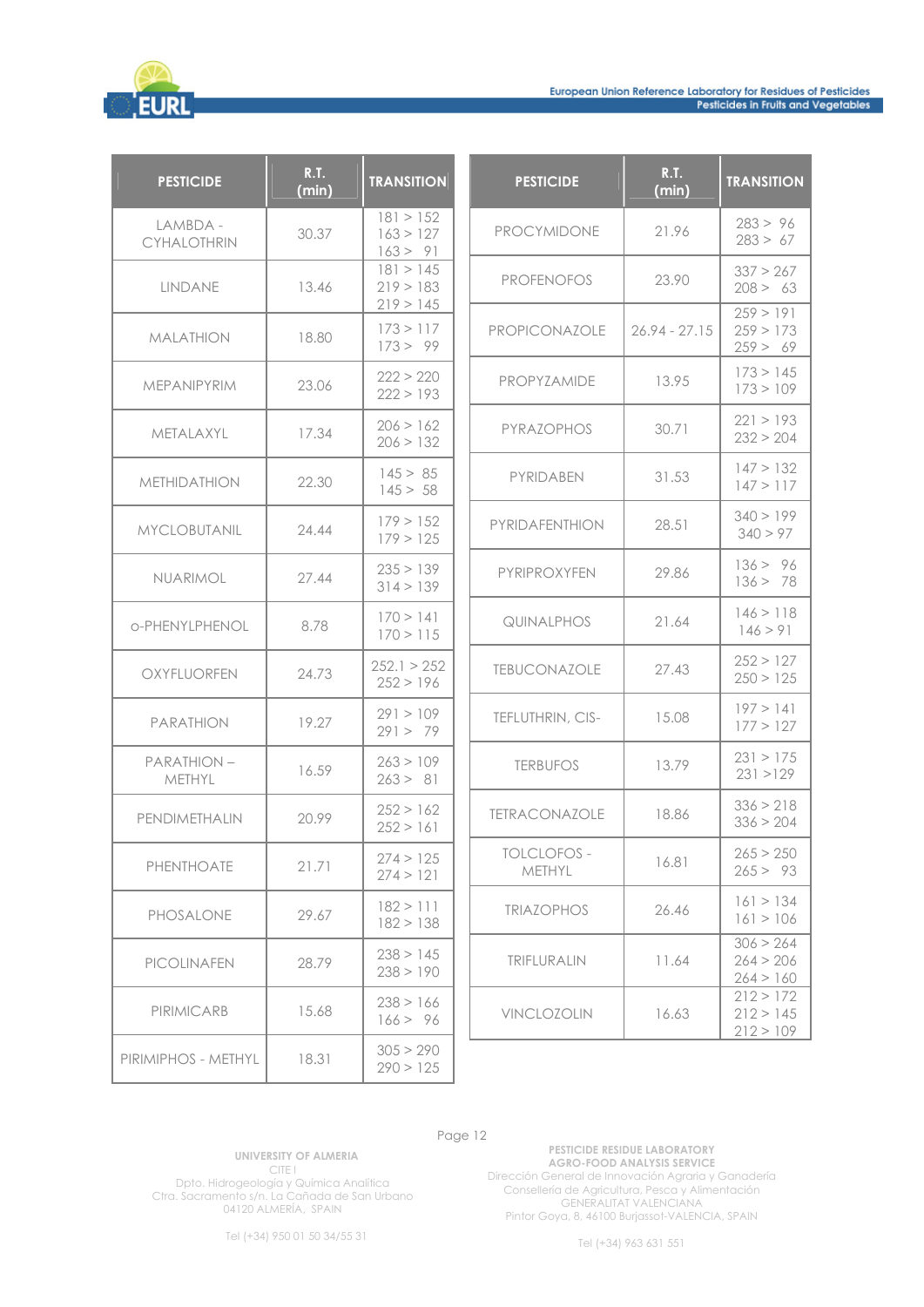

| <b>PESTICIDE</b>            | <b>MEAN</b><br><b>RECOVERY%</b><br>(Spiking Level<br>0,05 mg/Kg) | RSD%<br>$(n = 5)$ | <b>MEAN</b><br><b>RECOVERY%</b><br>(Spiking Level<br>$0.5$ mg/Kg) | RSD%<br>$(n = 5)$ | <b>TECHNIQUE</b> | R <sup>2</sup> |
|-----------------------------|------------------------------------------------------------------|-------------------|-------------------------------------------------------------------|-------------------|------------------|----------------|
| <b>ACETAMIPRID</b>          | 64%                                                              | 3%                | 84%                                                               | 4%                | LC-MS/MS         | 0.9922         |
| ALDICARB <sup>(RD)</sup>    | 89%                                                              | 24%               | 76%                                                               | 7%                | LC-MS/MS         | 0.9988         |
| <b>ALDICARB SULFOXIDE</b>   | 89%                                                              | 19%               | 82%                                                               | 5%                | LC-MS/MS         | 0.9900         |
| <b>ALDICARB SULFONE</b>     | 95%                                                              | 16%               | 85%                                                               | 11%               | LC-MS/MS         | 0.9958         |
| <b>AZOXYSTROBIN</b>         | 99%                                                              | $6\%$             | 91%                                                               | $2\%$             | LC-MS/MS         | 0.9999         |
| BENALAXYL                   | 73%                                                              | 8%                | 85%                                                               | 3%                | GC-MS/MS         | 0.9988         |
| BENFLURALIN                 | 71%                                                              | $8\%$             | 76%                                                               | $2\%$             | GC-MS/MS         | 0.9996         |
| <b>BIFENOX</b>              | 73%                                                              | $8\%$             | 84%                                                               | 6%                | GC-MS/MS         | 0.9952         |
| BROMOPROPYLATE              | 66%                                                              | 7%                | 72%                                                               | 6%                | GC-MS/MS         | 0.9990         |
| <b>BUPIRIMATE</b>           | 80%                                                              | 7%                | 84%                                                               | $5\%$             | GC-MS/MS         | 0.9990         |
| CARBENDAZIM                 | 101%                                                             | $9\%$             | 74%                                                               | $4\%$             | LC-MS/MS         | 0.9940         |
| CARBOFURAN <sup>(RD)</sup>  | 62%                                                              | 2%                | 72%                                                               | 5%                | LC-MS/MS         | 0.9999         |
| <b>CARBOFURAN 3-OH</b>      | 70%                                                              | 16%               | 79%                                                               | $5\%$             | LC-MS/MS         | 0.9952         |
| <b>CARFENTRAZONE ETHYL</b>  | 74%                                                              | 18%               | 70%                                                               | 5%                | LC-MS/MS         | 0.9931         |
| <b>CHLOFENVINPHOS</b>       | 82%                                                              | 11%               | 96%                                                               | 10%               | GC-MS/MS         | 0.9970         |
| CHLORFENAPYR                | 84%                                                              | 14%               | 91%                                                               | $8\%$             | GC-MS/MS         | 0.9933         |
| CHLORIDAZON                 | 73%                                                              | 10%               | 81%                                                               | $4\%$             | LC-MS/MS         | 0.9996         |
| CHLOROXURON                 | 68%                                                              | 13%               | 86%                                                               | $2\%$             | LC-MS/MS         | 0.9980         |
| <b>CHLORPYRIPHOS</b>        | 72%                                                              | $5\%$             | 74%                                                               | 3%                | GC-MS/MS         | 0.9969         |
| <b>CHLORPYRIPHOS METHYL</b> | 74%                                                              | $9\%$             | 88%                                                               | 7%                | GC-MS/MS         | 0.9970         |
| CHLORTAL-DIMETHYL           | 73%                                                              | $4\%$             | 79%                                                               | 3%                | GC-MS/MS         | 0.9985         |
| <b>CHLORTHIOPHOS</b>        | 68%                                                              | 7%                | 75%                                                               | 7%                | GC-MS/MS         | 0.9987         |
| CHLOZOLINATE                | 73%                                                              | 12%               | 87%                                                               | 7%                | GC-MS/MS         | 0.9997         |
| CLORTOLURON                 | 67%                                                              | 7%                | 67%                                                               | $1\%$             | LC-MS/MS         | 0.9998         |
| <b>CYFLUTHRIN</b>           | 108%                                                             | $8\%$             | 93%                                                               | $6\%$             | GC-MS/MS         | 0.9930         |
| <b>CYHALOTHRIN LAMBDA</b>   | 88%                                                              | 6%                | 88%                                                               | $4\%$             | GC-MS/MS         | 0.9957         |
| CYMOXANIL                   | 82%                                                              | 5%                | 78%                                                               | 7%                | LC-MS/MS         | 0.9966         |
| <b>CYPERMETHRIN</b>         | 98%                                                              | $6\%$             | 88%                                                               | 4%                | GC-MS/MS         | 0.9930         |
| DELTAMETHRIN                | 96%                                                              | 7%                | 90%                                                               | $4\%$             | GC-MS/MS         | 0.9990         |
| DIAZINON                    | 76%                                                              | $6\%$             | 82%                                                               | $6\%$             | GC-MS/MS         | 0.9999         |
| <b>DICLORAN</b>             | 79%                                                              | 7%                | 79%                                                               | 8%                | GC-MS/MS         | 0.9981         |
| <b>DICROTOPHOS</b>          | 87%                                                              | $6\%$             | 81%                                                               | 7%                | LC-MS/MS         | 0.9996         |
| DIFENOCONAZOLE              | 88%                                                              | $5\%$             | 102%                                                              | $6\%$             | LC-MS/MS         | 0.9980         |
| <b>DIFLUFENICAN</b>         | 73%                                                              | $9\%$             | 87%                                                               | $2\%$             | GC-MS/MS         | 0.9995         |
| <b>DIMEFURON</b>            | 85%                                                              | 10%               | 96%                                                               | $1\%$             | LC-MS/MS         | 0.9998         |
| <b>DIMETHACHLOR</b>         | 79%                                                              | 15%               | 69%                                                               | $5\%$             | LC-MS/MS         | 0.9974         |
| <b>DIMETHENAMID</b>         | 78%                                                              | 12%               | 82%                                                               | $5\%$             | LC-MS/MS         | 0.9978         |

# **APPENDIX II: VALIDATION RESULTS**

Page 13

**UNIVERSITY OF ALMERIA**  CITE I

Dpto. Hidrogeología y Química Analítica Ctra. Sacramento s/n. La Cañada de San Urbano 04120 ALMERÍA, SPAIN

**PESTICIDE RESIDUE LABORATORY AGRO-FOOD ANALYSIS SERVICE**  Dirección General de Innovación Agraria y Ganadería Consellería de Agricultura, Pesca y Alimentación

GENERALITAT VALENCIANA Pintor Goya, 8, 46100 Burjassot-VALENCIA, SPAIN

Tel (+34) 950 01 50 34/55 31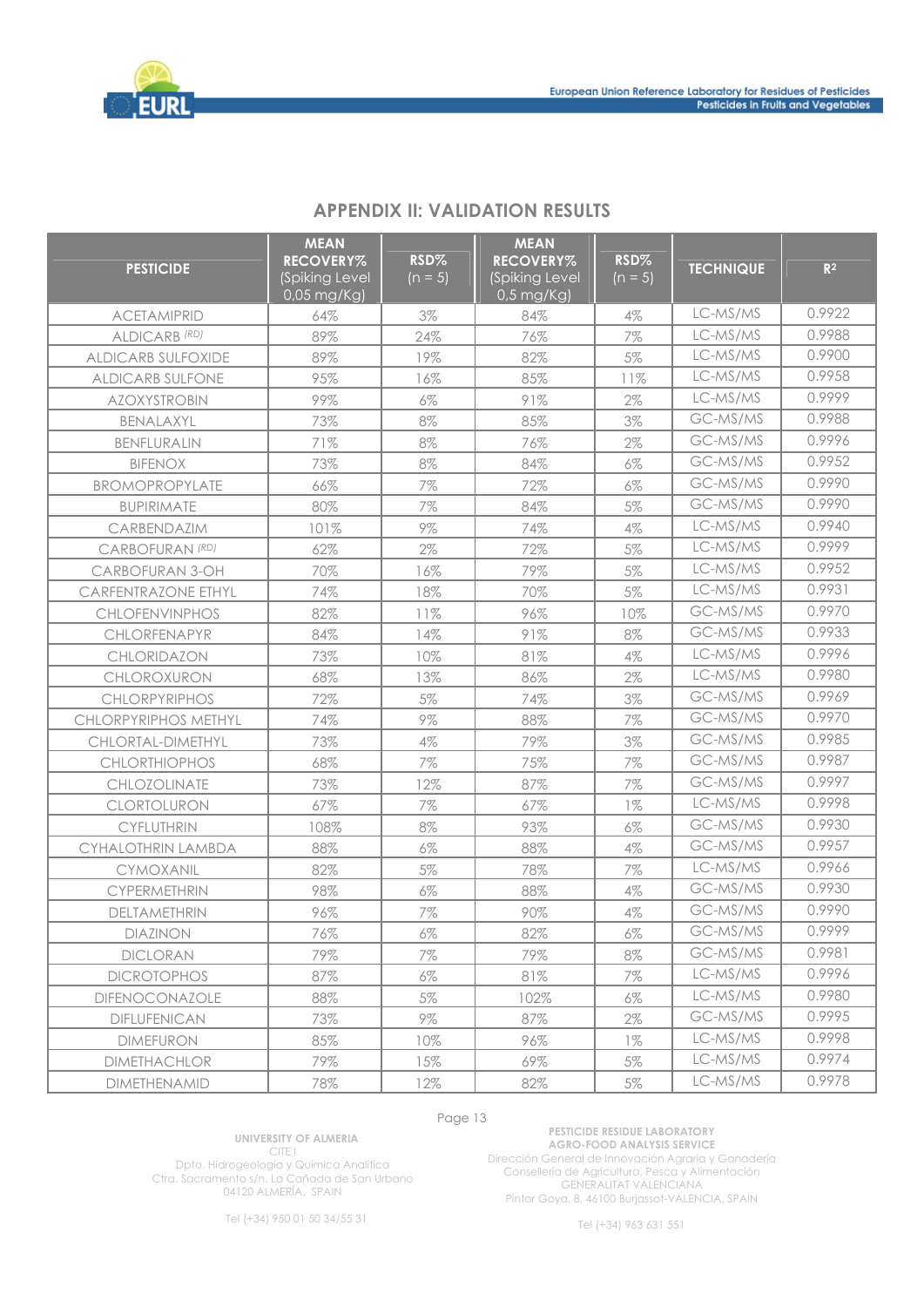

| <b>PESTICIDE</b>                 | <b>MEAN</b><br><b>RECOVERY%</b><br>(Spiking Level<br>$0.05$ mg/ $\overline{kg}$ ) | RSD%<br>$(n = 5)$ | <b>MEAN</b><br><b>RECOVERY%</b><br>(Spiking Level<br>$0.5$ mg/Kg) | RSD%<br>$(n = 5)$ | <b>TECHNIQUE</b> | R <sup>2</sup> |
|----------------------------------|-----------------------------------------------------------------------------------|-------------------|-------------------------------------------------------------------|-------------------|------------------|----------------|
| <b>DIMETHOATE (RD)</b>           | 90%                                                                               | 3%                | 75%                                                               | 7%                | LC-MS/MS         | 0.9972         |
| OMETHOATE                        | 105%                                                                              | $4\%$             | 95%                                                               | 7%                | LC-MS/MS         | 0.9934         |
| <b>DIMETHOMORPH</b>              | 81%                                                                               | $8\%$             | 89%                                                               | 4%                | LC-MS/MS         | 0.9992         |
| <b>DIMOXYSTROBIN</b>             | 62%                                                                               | 8%                | 71%                                                               | 6%                | LC-MS/MS         | 0.9999         |
| DINICONAZOLE                     | 69%                                                                               | 14%               | 86%                                                               | 7%                | LC-MS/MS         | 0.9954         |
| <b>DMST</b>                      | 69%                                                                               | 14%               | 79%                                                               | $5\%$             | LC-MS/MS         | 0.9992         |
| <b>ENDOSULFAN SULPHATE (RD)</b>  | 84%                                                                               | 8%                | 90%                                                               | 12%               | GC-MS/MS         | 0.9985         |
| <b>ENDOSULFAN (ALPHA ISOMER)</b> | 53%                                                                               | 9%                | 56%                                                               | 4%                | GC-MS/MS         | 0.9985         |
| <b>ENDOSULFAN (BETA ISOMER)</b>  | 62%                                                                               | 15%               | 71%                                                               | 6%                | GC-MS/MS         | 0.9995         |
| EPOXICONAZOLE                    | 85%                                                                               | 21%               | 92%                                                               | 6%                | LC-MS/MS         | 0.9992         |
| ESFENVALERATE/FENVALERATE        | 91%                                                                               | 7%                | 89%                                                               | 5%                | GC-MS/MS         | 0.9921         |
| ETACONAZOL                       | 71%                                                                               | 7%                | 83%                                                               | 5%                | LC-MS/MS         | 0.9992         |
| <b>ETHION</b>                    | 83%                                                                               | $9\%$             | 95%                                                               | 7%                | GC-MS/MS         | 0.9983         |
| <b>ETHOPROPHOS</b>               | 69%                                                                               | 7%                | 83%                                                               | 2%                | GC-MS/MS         | 0.9997         |
| FENAMIPHOS (RD)                  | 75%                                                                               | 12%               | 82%                                                               | 3%                | LC-MS/MS         | 0.9990         |
| <b>FENAMIPHOS SULFOXIDE</b>      | 77%                                                                               | 10%               | 85%                                                               | 3%                | LC-MS/MS         | 0.9980         |
| <b>FENAMIPHOS SULFONE</b>        | 75%                                                                               | 13%               | 89%                                                               | 2%                | LC-MS/MS         | 0.9998         |
| <b>FENARIMOL</b>                 | 67%                                                                               | $6\%$             | 74%                                                               | $6\%$             | GC-MS/MS         | 0.9983         |
| <b>FENITROTHION</b>              | 105%                                                                              | 10%               | 104%                                                              | 12%               | GC-MS/MS         | 0.9963         |
| <b>FENOBUCARB</b>                | 76%                                                                               | 7%                | 80%                                                               | $4\%$             | LC-MS/MS         | 0.9936         |
| <b>FENPROPATHRIN</b>             | 72%                                                                               | 7%                | 77%                                                               | 5%                | GC-MS/MS         | 0.9969         |
| FENPYROXIMATE                    | 83%                                                                               | $4\%$             | 70%                                                               | 2%                | LC-MS/MS         | 0.9936         |
| <b>FENURON</b>                   | 82%                                                                               | $4\%$             | 80%                                                               | 2%                | LC-MS/MS         | 0.9996         |
| FLAZASULFURON                    | 110%                                                                              | 11%               | 102%                                                              | 7%                | LC-MS/MS         | 0.9996         |
| <b>FLUFENACET</b>                | 75%                                                                               | 20%               | 86%                                                               | $4\%$             | LC-MS/MS         | 0.9942         |
| <b>FLUOPICOLIDE</b>              | 81%                                                                               | 16%               | 78%                                                               | 4%                | LC-MS/MS         | 0.9998         |
| <b>FLUOXASTROBIN</b>             | 92%                                                                               | $9\%$             | 86%                                                               | 3%                | LC-MS/MS         | 0.9964         |
| <b>FLUQUINCONAZOLE</b>           | 94%                                                                               | 18%               | 87%                                                               | 7%                | LC-MS/MS         | 0.9984         |
| <b>FLURTAMONE</b>                | 91%                                                                               | $9\%$             | 92%                                                               | 3%                | LC-MS/MS         | 0.9996         |
| <b>FLUSILAZOLE</b>               | 80%                                                                               | $8\%$             | 81%                                                               | 11%               | GC-MS/MS         | 0.9992         |
| <b>FLUTRIAFOL</b>                | 78%                                                                               | 16%               | 72%                                                               | 5%                | LC-MS/MS         | 0.9999         |
| <b>FLUVALINATE</b>               | 107%                                                                              | $6\%$             | 102%                                                              | $6\%$             | GC-MS/MS         | 0.9980         |
| <b>FORCHLORFENURON</b>           | 105%                                                                              | 10%               | 82%                                                               | $2\%$             | LC-MS/MS         | 0.9960         |
| FURALAXYL                        | 68%                                                                               | 10%               | 82%                                                               | 10%               | GC-MS/MS         | 0.9986         |
| <b>HEXYTHIAZOX</b>               | 89%                                                                               | 11%               | 68%                                                               | $4\%$             | LC-MS/MS         | 0.9976         |
| <b>IMIDACLOPRID</b>              | 65%                                                                               | $8\%$             | 74%                                                               | $3\%$             | LC-MS/MS         | 0.9998         |
| <b>IPRODIONE</b>                 | 94%                                                                               | 14%               | 97%                                                               | 20%               | GC-MS/MS         | 0.9947         |
| <b>IPROVALICARB</b>              | 98%                                                                               | 19%               | 99%                                                               | $6\%$             | LC-MS/MS         | 0.9980         |
| <b>ISOCARBOPHOS</b>              | 95%                                                                               | 11%               | 110%                                                              | 18%               | GC-MS/MS         | 0.9967         |
| <b>ISOFENPHOS-METHYL</b>         | 78%                                                                               | $7\%$             | 93%                                                               | $6\%$             | GC-MS/MS         | 0.9993         |
| LINDANE                          | 74%                                                                               | 7%                | 79%                                                               | 10%               | GC-MS/MS         | 0.9991         |
| <b>LINURON</b>                   | 87%                                                                               | 15%               | 88%                                                               | 8%                | LC-MS/MS         | 0.9970         |
| MALATHION (RD)                   | 91%                                                                               | 11%               | 111%                                                              | 8%                | GC-MS/MS         | 0.9909         |
| MALAOXON                         | 76%                                                                               | 11%               | 74%                                                               | $4\%$             | LC-MS/MS         | 0.9973         |
| MEPANIPYRIM                      | 74%                                                                               | $9\%$             | 84%                                                               | $5\%$             | GC-MS/MS         | 0.9987         |

**UNIVERSITY OF ALMERIA**  CITE I

Dpto. Hidrogeología y Química Analítica Ctra. Sacramento s/n. La Cañada de San Urbano 04120 ALMERÍA, SPAIN

**PESTICIDE RESIDUE LABORATORY AGRO-FOOD ANALYSIS SERVICE**  Dirección General de Innovación Agraria y Ganadería Consellería de Agricultura, Pesca y Alimentación GENERALITAT VALENCIANA Pintor Goya, 8, 46100 Burjassot-VALENCIA, SPAIN

Tel (+34) 950 01 50 34/55 31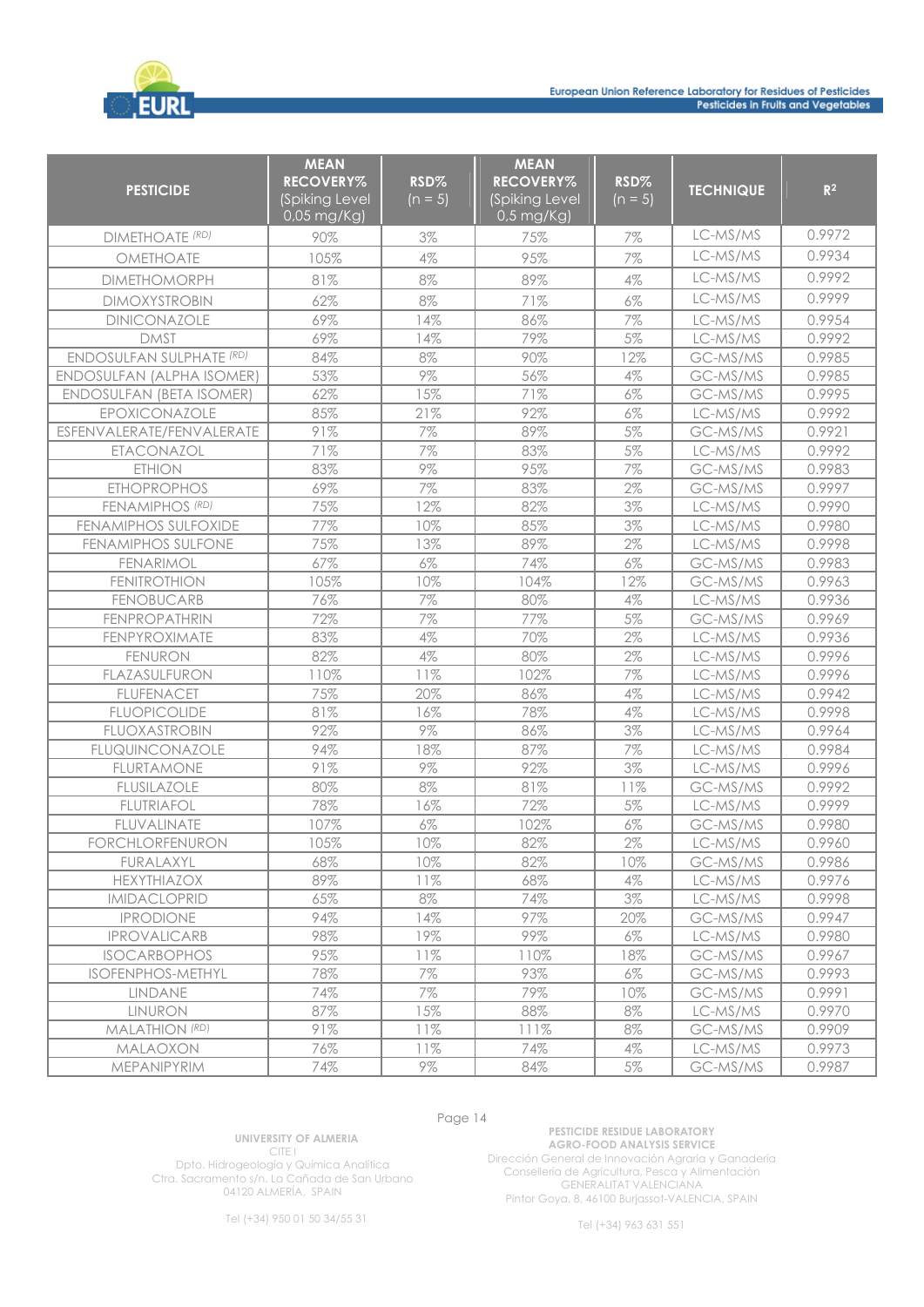

| <b>PESTICIDE</b>            | <b>MEAN</b><br><b>RECOVERY%</b><br>(Spiking Level<br>$0.05$ mg/Kg) | RSD%<br>$(n = 5)$ | <b>MEAN</b><br><b>RECOVERY%</b><br>(Spiking Level<br>$0.5$ mg/Kg) | RSD%<br>$(n = 5)$ | <b>TECHNIQUE</b> | R <sup>2</sup> |
|-----------------------------|--------------------------------------------------------------------|-------------------|-------------------------------------------------------------------|-------------------|------------------|----------------|
| METALAXYL                   | 74%                                                                | 13%               | 84%                                                               | 6%                | GC-MS/MS         | 0.9996         |
| <b>METAMITRON</b>           | 68%                                                                | $7\%$             | 83%                                                               | 3%                | LC-MS/MS         | 0.9978         |
| METCONAZOLE                 | 90%                                                                | $5\%$             | 93%                                                               | $6\%$             | LC-MS/MS         | 0.9996         |
| <b>METHIDATHION</b>         | 100%                                                               | 11%               | 114%                                                              | 17%               | GC-MS/MS         | 0.9953         |
| METHIOCARB (RD)             | 73%                                                                | 12%               | 92%                                                               | 6%                | LC-MS/MS         | 0.9986         |
| METHIOCARB SULFOXIDE        | 88%                                                                | $9\%$             | 90%                                                               | 4%                | LC-MS/MS         | 0.9996         |
| METHIOCARB SULFONE          | 78%                                                                | 7%                | 78%                                                               | 6%                | LC-MS/MS         | 0.9996         |
| <b>METHOMYL</b>             | 86%                                                                | 11%               | 81%                                                               | 10%               | LC-MS/MS         | 0.9966         |
| <b>METOSULAM</b>            | 85%                                                                | 11%               | 106%                                                              | 2%                | LC-MS/MS         | 0.9978         |
| <b>MONOCROTOPHOS</b>        | 72%                                                                | $4\%$             | 93%                                                               | 5%                | LC-MS/MS         | 0.9990         |
| <b>MYCLOBUTANIL</b>         | 77%                                                                | 9%                | 75%                                                               | 11%               | GC-MS/MS         | 0.9991         |
| NEBURON                     | 66%                                                                | 13%               | 74%                                                               | 5%                | LC-MS/MS         | 0.9990         |
| NUARIMOL                    | 67%                                                                | 8%                | 76%                                                               | 10%               | GC-MS/MS         | 0.9979         |
| o-PHENYLPHENOL              | 66%                                                                | 7%                | 82%                                                               | $4\%$             | GC-MS/MS         | 0.9997         |
| OXAMYL                      | 61%                                                                | 11%               | 95%                                                               | 10%               | LC-MS/MS         | 0.9938         |
| OXYFLUORFEN                 | 101%                                                               | 10%               | 96%                                                               | 4%                | GC-MS/MS         | 0.9906         |
| PACLOBUTRAZOLE              | 84%                                                                | 10%               | 73%                                                               | 2%                | LC-MS/MS         | 0.9966         |
| PARATHION-METHYL (RD)       | 95%                                                                | 11%               | 108%                                                              | 12%               | GC-MS/MS         | 0.9904         |
| PARAOXON METHYL             | 78%                                                                | 8%                | 83%                                                               | 2%                | LC-MS/MS         | 0.9990         |
| PENCYCURON                  | 92%                                                                | 5%                | 96%                                                               | 2%                | LC-MS/MS         | 0.9994         |
| PENDIMETHALIN               | 77%                                                                | 6%                | 78%                                                               | 3%                | GC-MS/MS         | 0.9988         |
| PETHOXAMID                  | 68%                                                                | 8%                | 79%                                                               | 4%                | LC-MS/MS         | 0.9988         |
| PHENTHOATE                  | 83%                                                                | 9%                | 99%                                                               | 9%                | GC-MS/MS         | 0.9957         |
| PHOSALONE                   | 102%                                                               | 6%                | 107%                                                              | 15%               | GC-MS/MS         | 0.9981         |
| <b>PHOSMET</b>              | 88%                                                                | 13%               | 79%                                                               | 7%                | LC-MS/MS         | 0.9994         |
| <b>PICOLINAFEN</b>          | 74%                                                                | 7%                | 86%                                                               | 2%                | GC-MS/MS         | 0.9992         |
| PICOXISTROBIN               | 116%                                                               | 11%               | 103%                                                              | $6\%$             | LC-MS/MS         | 0.9994         |
| PIRIDAFENTHION              | 95%                                                                | 7%                | 108%                                                              | 15%               | GC-MS/MS         | 0.9984         |
| PIRIMICARB <sup>(RD</sup> ) | 65%                                                                | 13%               | 76%                                                               | $9\%$             | GC-MS/MS         | 0.9997         |
| <b>DESMETHYL PIRIMICARB</b> | 82%                                                                | 3%                | 84%                                                               | $4\%$             | LC-MS/MS         | 0.9988         |
| PROCYMIDONE                 | 77%                                                                | 9%                | 84%                                                               | $6\%$             | GC-MS/MS         | 0.9983         |
| <b>PROFENOFOS</b>           | 81%                                                                | 10%               | 94%                                                               | 15%               | GC-MS/MS         | 0.9899         |
| <b>PROPICONAZOLE</b>        | 71%                                                                | 8%                | 78%                                                               | 5%                | GC-MS/MS         | 0.9993         |
| PROPYZAMIDE                 | 72%                                                                | 8%                | 84%                                                               | 3%                | GC-MS/MS         | 0.9998         |
| PYMETROZINE                 | 78%                                                                | $9\%$             | 81%                                                               | 3%                | LC-MS/MS         | 0.9992         |
| PYRACLOSTROBIN              | 84%                                                                | 15%               | 96%                                                               | $6\%$             | LC-MS/MS         | 0.9942         |
| PYRAZOPHOS                  | 92%                                                                | 7%                | 102%                                                              | 12%               | GC-MS/MS         | 0.9927         |
| PYRIDABEN                   | 68%                                                                | 7%                | 71%                                                               | $6\%$             | GC-MS/MS         | 0.9984         |
| PYRIPROXYFEN                | 65%                                                                | 7%                | 72%                                                               | $2\%$             | GC-MS/MS         | 0.9987         |
| <b>QUINALPHOS</b>           | 74%                                                                | 8%                | 84%                                                               | $7\%$             | GC-MS/MS         | 0.9977         |
| <b>TEBUCONAZOLE</b>         | 84%                                                                | $9\%$             | 77%                                                               | 11%               | GC-MS/MS         | 0.9934         |
| <b>TEFLUTHRIN</b>           | 66%                                                                | 3%                | 73%                                                               | $1\%$             | GC-MS/MS         | 0.9996         |
| <b>TERBUFOS</b>             | 65%                                                                | $5\%$             | 75%                                                               | $9\%$             | GC-MS/MS         | 0.9999         |
| <b>TERBUTRYN</b>            | 53%                                                                | 12%               | 83%                                                               | $5\%$             | LC-MS/MS         | 0.9974         |
| <b>TETRACONAZOLE</b>        | 75%                                                                | 11%               | 81%                                                               | $9\%$             | GC-MS/MS         | 0.9991         |
| THIABENDAZOLE               | 74%                                                                | 10%               | 76%                                                               | $6\%$             | LC-MS/MS         | 0.9986         |

**UNIVERSITY OF ALMERIA**  CITE I

Dpto. Hidrogeología y Química Analítica Ctra. Sacramento s/n. La Cañada de San Urbano 04120 ALMERÍA, SPAIN

**PESTICIDE RESIDUE LABORATORY AGRO-FOOD ANALYSIS SERVICE**  Dirección General de Innovación Agraria y Ganadería Consellería de Agricultura, Pesca y Alimentación GENERALITAT VALENCIANA Pintor Goya, 8, 46100 Burjassot-VALENCIA, SPAIN

Tel (+34) 950 01 50 34/55 31